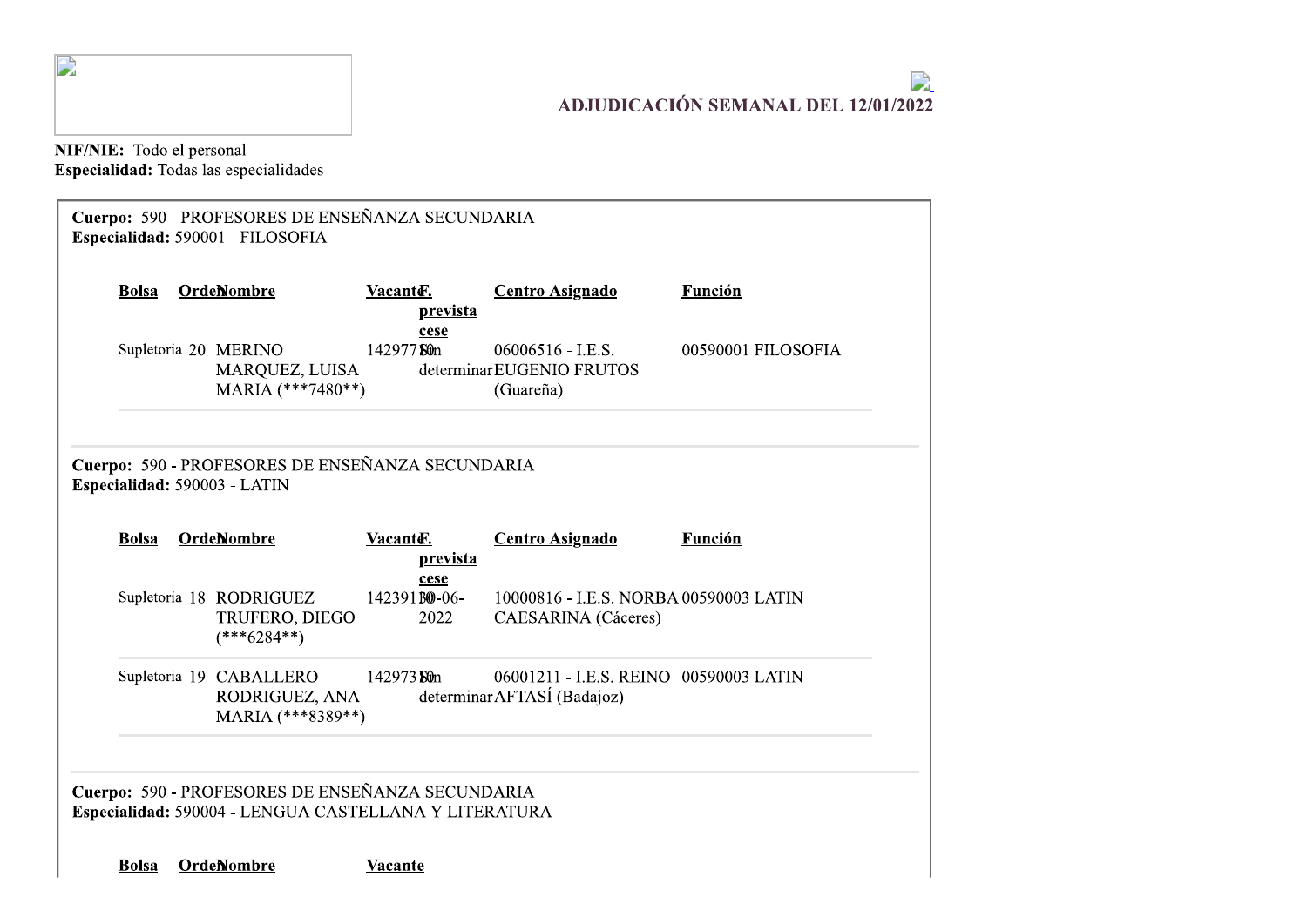| <u>F.</u><br><u>prevista</u> | <b>Centro Asignado</b>                                                                          | Función     |          |                                                                                  |                                                             |
|------------------------------|-------------------------------------------------------------------------------------------------|-------------|----------|----------------------------------------------------------------------------------|-------------------------------------------------------------|
| cese<br>Ordinaria 201 LEON   | DOMINGUEZ,<br><b>ISABEL ROCIO</b><br>$(***0576**)$                                              | 14290750m   |          | 06005123 - I.E.S. CRISTO 00590004 LENGUA<br>determinarDEL ROSARIO (Zafra)        | <b>CASTELLANA Y</b><br><b>LITERATURA</b>                    |
|                              | Ordinaria 235 ROMO SANTIAGO, 142919 Sûn<br><b>SANDRA ISABEL</b><br>$(***6334**)$                |             |          | 10000816 - I.E.S. NORBA 00590004 LENGUA<br>determinarCAESARINA (Cáceres)         | <b>CASTELLANA Y</b><br><b>LITERATURA</b>                    |
|                              | Ordinaria 236 GARCIA<br>GUERRERO,<br><b>CRISTINA</b><br>$(***7435**)$                           | 142997 Sun  |          | 06004969 - I.E.S. SAN<br>determinarJOSÉ (Villanueva de la<br>Serena)             | 00590004 LENGUA<br><b>CASTELLANA Y</b><br><b>LITERATURA</b> |
|                              | Supletoria 41 AMADO<br>HERNANDEZ,<br><b>PATRICIA</b><br>$(***0336**)$                           | 142962 Sun  |          | 10000774 - I.E.S. JAVIER 02590004 LENGUA<br>determinarGARCÍA TÉLLEZ<br>(Cáceres) | <b>CASTELLANA Y</b><br>LITERATURA (1/2 JOR)                 |
|                              | Supletoria 43 CONEJERO RIVAS, 143042 Sûn<br>JULIA $(***1565**)$                                 |             |          | 10007525 - I.E.S.<br>determinarJÁLAMA (Moraleja)                                 | 00590004 LENGUA<br><b>CASTELLANA Y</b><br><b>LITERATURA</b> |
|                              | Cuerpo: 590 - PROFESORES DE ENSEÑANZA SECUNDARIA<br>Especialidad: 590005 - GEOGRAFIA E HISTORIA |             |          |                                                                                  |                                                             |
| <b>Bolsa</b>                 | OrdeNombre                                                                                      | Vacante.    | prevista | <b>Centro Asignado</b>                                                           | <b>Función</b>                                              |
|                              | Ordinaria 181 RODRIGUEZ<br>RODRIGUEZ, JOSE<br><b>MANUEL</b><br>$(***8280**)$                    | 142971 Sûn  | cese     | 06006887 - I.E.S.<br>determinar ARROYO HARNINA<br>(Almendralejo)                 | 00590005 GEOGRAFIA E<br><b>HISTORIA</b>                     |
|                              | Ordinaria 209 PULIDO BARBA,<br><b>MANUELA</b>                                                   | 143043 St0n |          | 06007715 - I.E.S.O.<br>determinarCUATRO VILLAS                                   | 00590005 GEOGRAFIA E<br><b>HISTORIA</b>                     |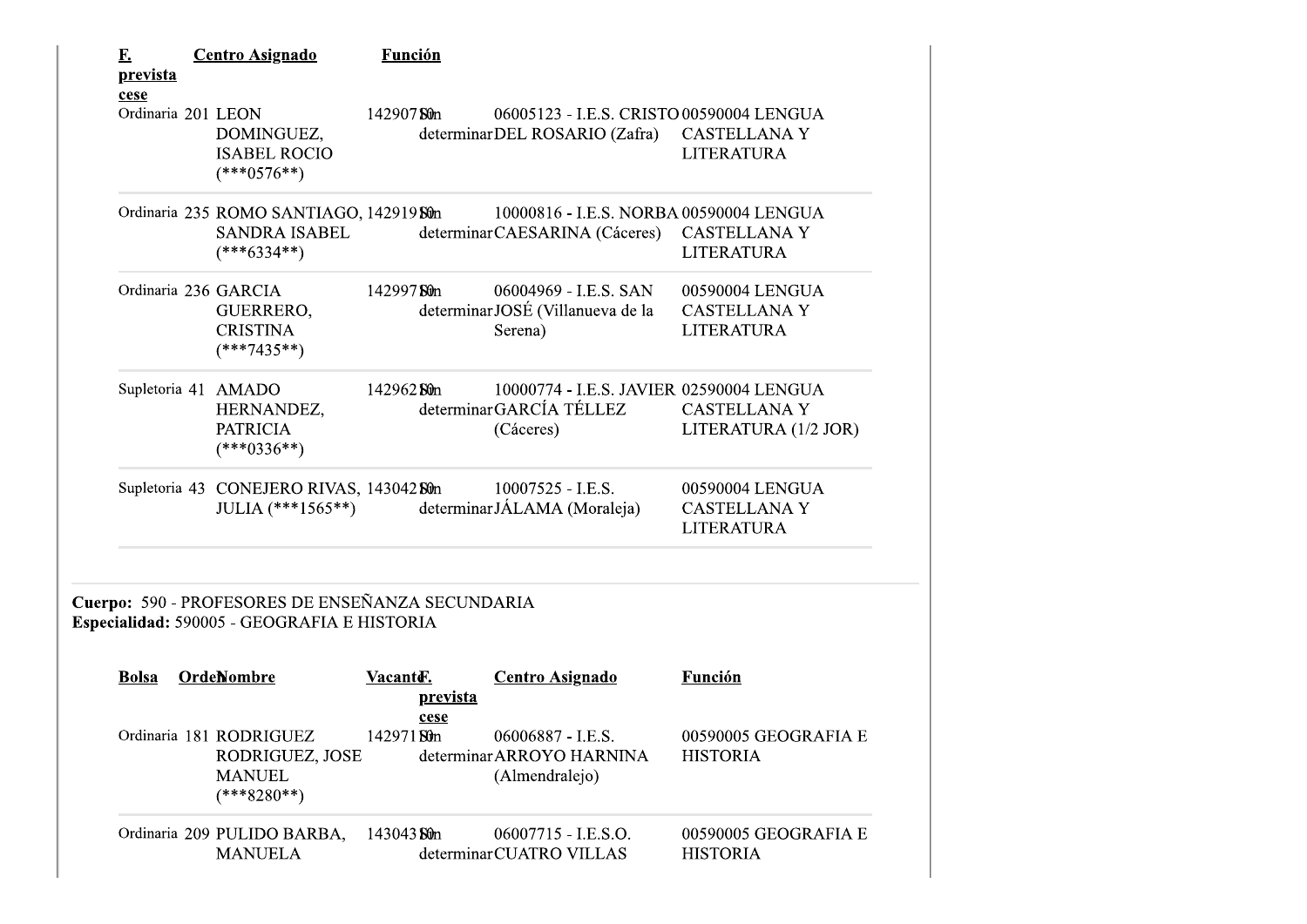|              | $(***0105**)$                                                                                                    |                                     | (Berlanga)                                                                         |                                                              |
|--------------|------------------------------------------------------------------------------------------------------------------|-------------------------------------|------------------------------------------------------------------------------------|--------------------------------------------------------------|
|              | Supletoria 44 MORENO BOTE,<br><b>FRANCISCO JOSE</b><br>$(***8688**)$                                             | 14272928-01-<br>2022                | 06007031 - I.E.S.<br><b>EUGENIO HERMOSO</b><br>(Fregenal de la Sierra)             | 11590005 GEOGRAFIA E<br>HISTORIA - BILINGÜE<br><b>INGLÉS</b> |
|              | Cuerpo: 590 - PROFESORES DE ENSEÑANZA SECUNDARIA<br>Especialidad: 590006 - MATEMATICAS                           |                                     |                                                                                    |                                                              |
| <b>Bolsa</b> | OrdeNombre                                                                                                       | Vacante.<br><u>prevista</u><br>cese | <b>Centro Asignado</b>                                                             | <b>Función</b>                                               |
|              | Extraordinato FERNANDEZ<br>CASTELLO,<br><b>FRANCISCO</b><br>$(***6500**)$                                        | 142953 St0n                         | 10000816 - I.E.S. NORBA 00590006<br>determinarCAESARINA (Cáceres) MATEMATICAS      |                                                              |
|              |                                                                                                                  |                                     |                                                                                    |                                                              |
| <b>Bolsa</b> | Cuerpo: 590 - PROFESORES DE ENSEÑANZA SECUNDARIA<br>Especialidad: 590007 - FISICA Y QUIMICA<br><b>OrdeNombre</b> | Vacanter.                           | <b>Centro Asignado</b>                                                             | <b>Función</b>                                               |
|              | Supletoria 45 CORRAL<br>REBOLLO,<br><b>VICTORIA</b><br>$(***1219**)$                                             | prevista<br>cese<br>142965 Sun      | 06007818 - I.E.S.<br>determinarPUERTA DE LA<br>SERENA (Villanueva de la<br>Serena) | 00590007 FISICA Y<br><b>QUIMICA</b>                          |
|              | Cuerpo: 590 - PROFESORES DE ENSEÑANZA SECUNDARIA<br>Especialidad: 590008 - BIOLOGIA Y GEOLOGIA                   |                                     |                                                                                    |                                                              |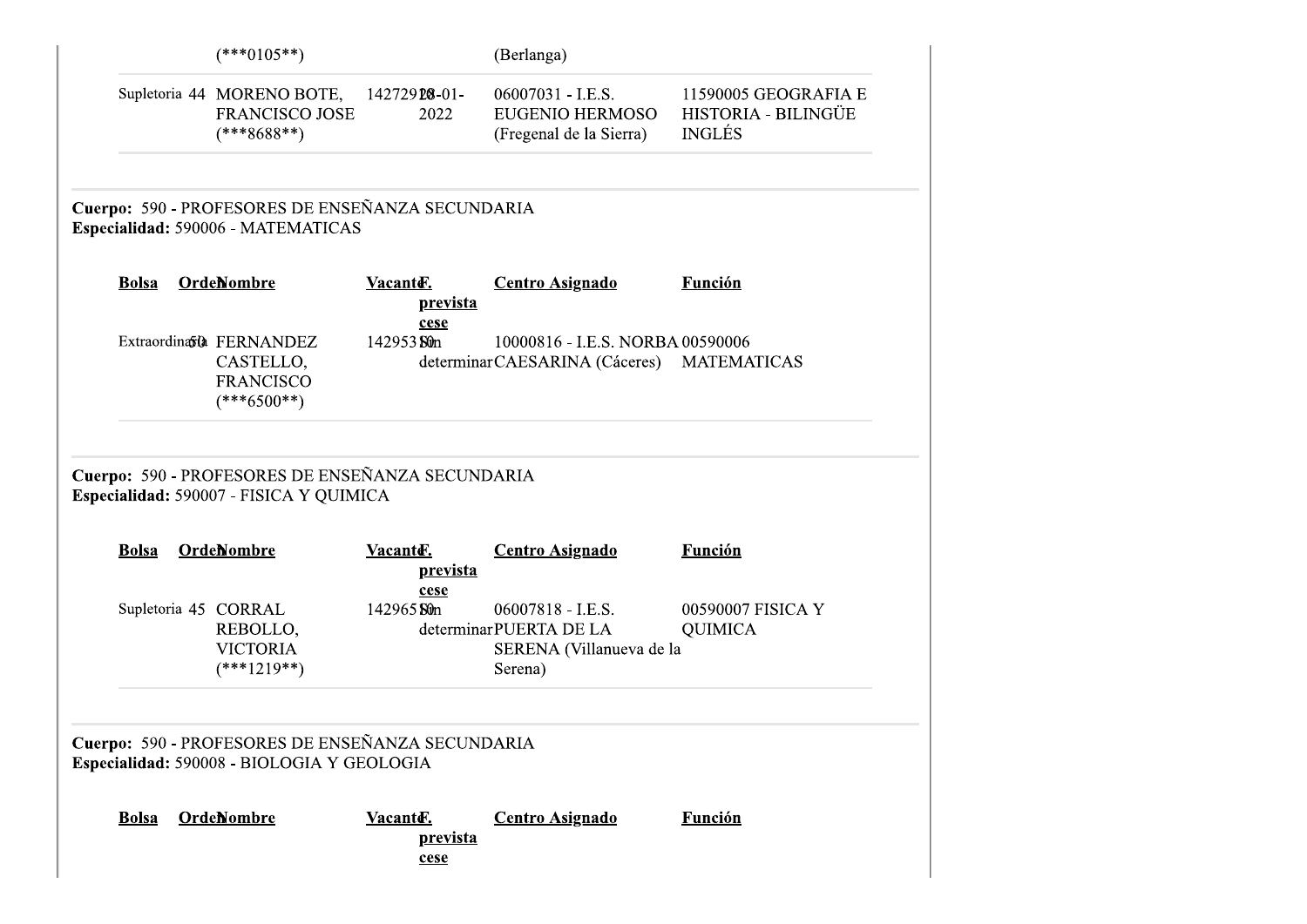| Ordinaria 167 CABELLO          | BARQUILLA,<br>JULIO (***0463**)                                       | 143024 Sun                           | $10007136 - I.E.S.$<br>determinarTURGALIUM (Trujillo)                                  | 00590008 BIOLOGIA Y<br><b>GEOLOGIA</b> |
|--------------------------------|-----------------------------------------------------------------------|--------------------------------------|----------------------------------------------------------------------------------------|----------------------------------------|
|                                | Ordinaria 200 LOPEZ GOMEZ,<br><b>JOSE JOAQUIN</b><br>$(***9880**)$    | 142900 Sun                           | 06005123 - I.E.S. CRISTO 00590008 BIOLOGIA Y<br>determinarDEL ROSARIO (Zafra) GEOLOGIA |                                        |
| Especialidad: 590009 - DIBUJO  | Cuerpo: 590 - PROFESORES DE ENSEÑANZA SECUNDARIA                      |                                      |                                                                                        |                                        |
| <b>Bolsa</b>                   | <b>OrdeNombre</b>                                                     | Vacanter.<br>prevista<br>cese        | <b>Centro Asignado</b>                                                                 | <b>Función</b>                         |
| Supletoria 10 GAMITO           | VILLALOBOS,<br><b>BEATRIZ</b><br>$(***8639**)$                        | 143058 Sun                           | 10007707 - I.E.S. AL-<br>determinarQAZERES (Cáceres)                                   | 00590009 DIBUJO                        |
|                                | Supletoria 11 MARTINEZ<br>HERRERO,<br><b>NATALIA</b><br>$(***4149**)$ | 143030 Sun                           | 10008645 - I.E.S. SIERRA 00590009 DIBUJO<br>determinarDE SANTA BARBARA<br>(Plasencia)  |                                        |
| Especialidad: 590010 - FRANCES | Cuerpo: 590 - PROFESORES DE ENSEÑANZA SECUNDARIA                      |                                      |                                                                                        |                                        |
| <b>Bolsa</b>                   | <b>OrdeNombre</b>                                                     | Vacanter.<br><u>prevista</u><br>cese | <b>Centro Asignado</b>                                                                 | <b>Función</b>                         |
|                                | Extraordinada ARROJO PEREZ,<br><b>ANA MARIA</b><br>$(***0649**)$      | 143032 Sun                           | 10003659 - I.E.S.<br>determinarGABRIEL Y GALÁN<br>(Montehermoso)                       | 00590010 FRANCES                       |
|                                | Extraordinath LOPEZ SANABRIA, 142969 BO-06-<br>PAULA (***9635**)      | 2022                                 | 06006322 - I.E.S.<br>SIBERIA EXTREMEÑA<br>(Talarrubias)                                | 00590010 FRANCES                       |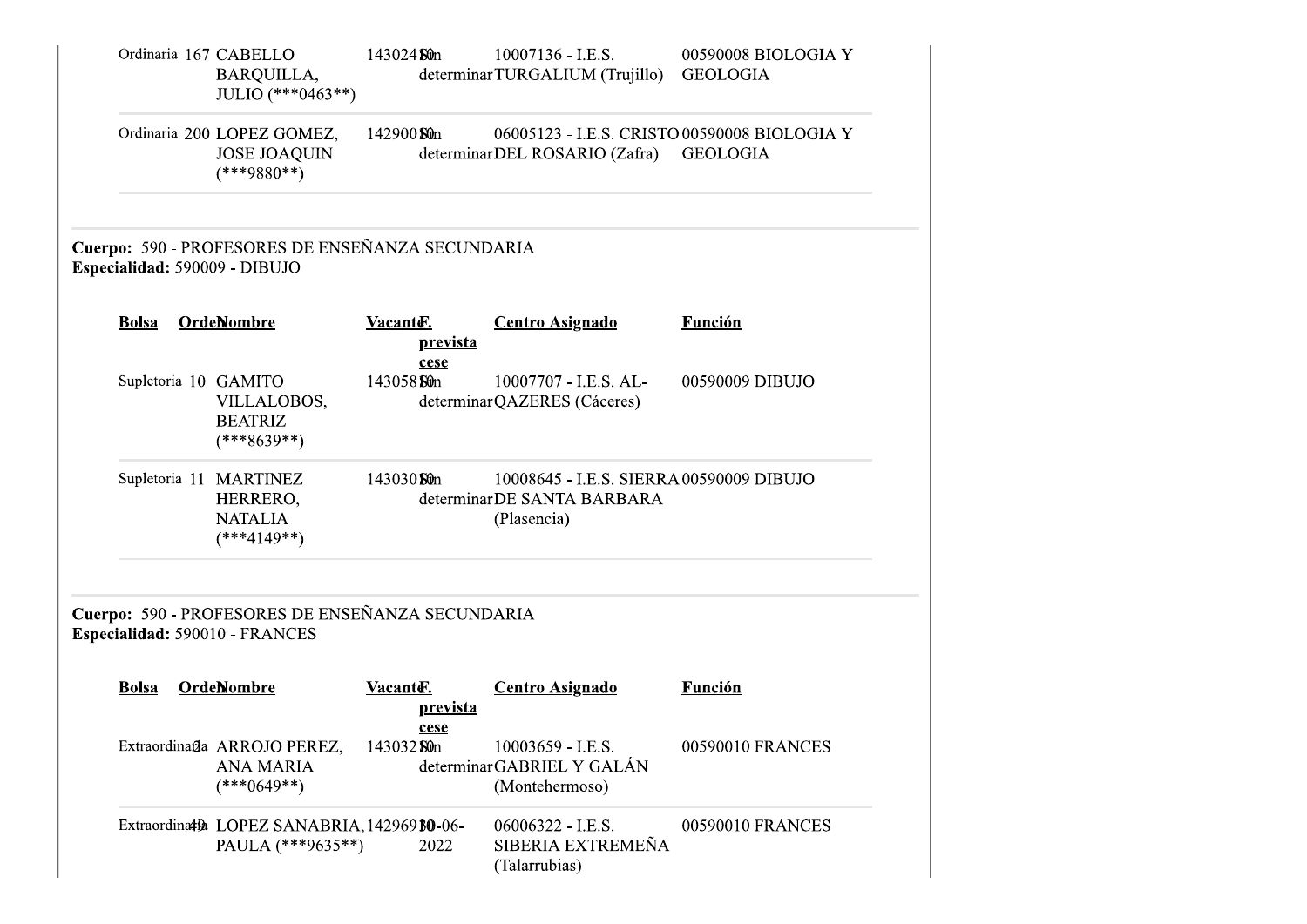|              | Extraordinavia ENTRENA<br>MACIAS, ELENA<br>$(***7108**)$                                 | 142970 Sun |                      | 06007727 - I.E.S. ALBA 02590010 FRANCES 1/2<br>determinarPLATA (Fuente de Cantos) JORNADA |                                        |
|--------------|------------------------------------------------------------------------------------------|------------|----------------------|-------------------------------------------------------------------------------------------|----------------------------------------|
|              | Extraordinato RUBIO PASTOR,<br><b>EMILIO</b><br>$(***2392**)$                            | 14290180m  |                      | 06007697 - I.E.S.<br>determinarCIUDAD JARDÍN<br>(Badajoz)                                 | 02590010 FRANCES 1/2<br><b>JORNADA</b> |
|              | Cuerpo: 590 - PROFESORES DE ENSEÑANZA SECUNDARIA<br>Especialidad: 590011 - INGLES        |            |                      |                                                                                           |                                        |
| <b>Bolsa</b> | <b>OrdeNombre</b>                                                                        | Vacante.   | prevista<br>cese     | <b>Centro Asignado</b>                                                                    | <b>Función</b>                         |
|              | Ordinaria 206 VIVAS MARTIN,<br><b>MARIA TERESA</b><br>$(***7600**)$                      | 14293750m  |                      | 06006887 - I.E.S.<br>determinar ARROYO HARNINA<br>(Almendralejo)                          | 00590011 INGLES                        |
|              | Ordinaria 229 VASLUIANU,<br><b>DIANA ELENA</b><br>$(***9167**)$                          |            | 14271720-01-<br>2022 | 06002080 - I.E.S. LUIS<br>CHAMIZO (Don Benito)                                            | 00590011 INGLES                        |
|              | Supletoria 14 ALVAREZ<br>GALLEGO,<br><b>MATILDE</b><br><b>ESPERANZA</b><br>$(***4591**)$ | 142956 Sun |                      | 06006851 - I.E.S.<br>determinarMAESTRO DOMINGO<br>CÁCERES (Badajoz)                       | 02590011 INGLES 1/2<br><b>JORNADA</b>  |
|              | Supletoria 18 TRILLO BOHAJAR, 14271820-01-<br>CESAR (***2326**)                          |            | 2022                 | 06004982 - I.E.S. PEDRO 00590011 INGLES<br>DE VALDIVIA<br>(Villanueva de la Serena)       |                                        |
|              | Supletoria 19 MORENO ITURBE, 142903 Sûn<br>M.ARANZAZU<br>$(***2142**)$                   |            |                      | 06006693 - I.E.S.<br>determinarBARTOLOMÉ J.<br><b>GALLARDO</b><br>(Campanario)            | 00590011 INGLES                        |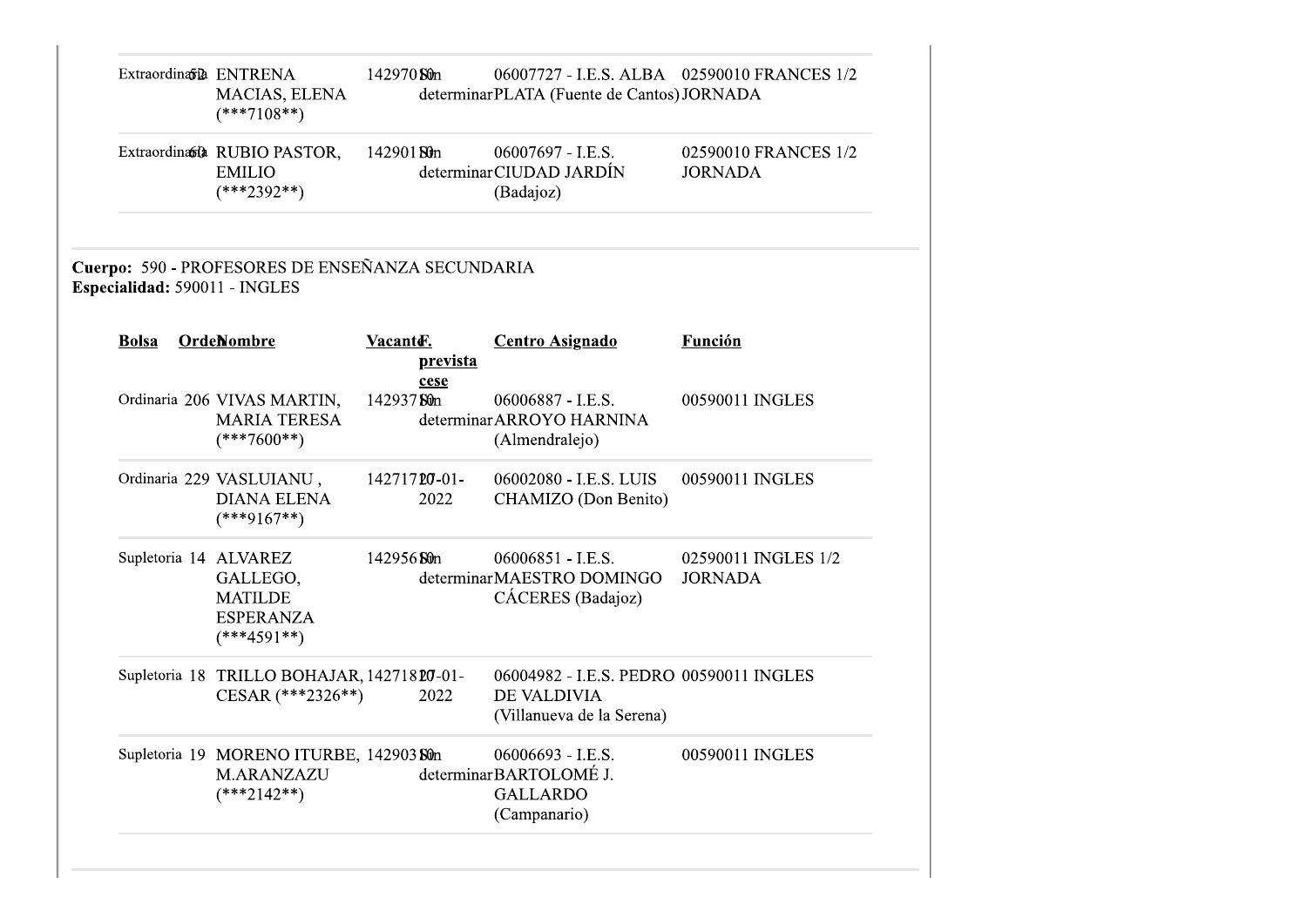| <b>Bolsa</b> | <b>OrdeNombre</b>                                                                                | Vacanter.<br>prevista<br>cese | <b>Centro Asignado</b>                                               | <b>Función</b>                                            |
|--------------|--------------------------------------------------------------------------------------------------|-------------------------------|----------------------------------------------------------------------|-----------------------------------------------------------|
|              | Ordinaria 149 CABALLERO<br>HUERTAS, ISABEL<br>$(***3871**)$                                      | 14296180m                     | 06005627 - I.E.S.<br>determinarEXTREMADURA<br>(Mérida)               | 00590017 EDUCACION<br><b>FISICA</b>                       |
|              | Ordinaria 152 RAMIREZ BRAVO, 143086 Sûn<br>IVAN $(***1400**)$                                    |                               | 10007720 - I.E.S.<br>determinarPARQUE DE<br>MONFRAGÜE<br>(Plasencia) | 02590017 EDUCACION<br>FISICA P.E.S. 1/2<br><b>JORNADA</b> |
|              | Ordinaria 153 FERNANDEZ<br>HOYAS, JOSE<br><b>MANUEL</b><br>$(***7044**)$                         | 14296828-05-<br>2022          | 06007569 - I.E.S.<br><b>BIOCLIMÁTICO</b><br>(Badajoz)                | 00590017 EDUCACION<br><b>FISICA</b>                       |
|              | Ordinaria 154 CAMPOS<br>GONZALEZ,<br>PEDRO JUAN<br>$(***4403**)$                                 | 142958 Sun                    | 06000289 - I.E.S.<br>determinar SANTIAGO APÓSTOL<br>(Almendralejo)   | 00590017 EDUCACION<br><b>FISICA</b>                       |
|              | Ordinaria 183 PADILLA JEREZ,<br><b>JAVIER JOSE</b><br>$(***1877**)$                              | 142996 Sun                    | 06004969 - I.E.S. SAN<br>determinarJOSÉ (Villanueva de la<br>Serena) | 11590017 EDUCACION<br>FISICA - BILINGÜE<br><b>INGLÉS</b>  |
|              | Cuerpo: 590 - PROFESORES DE ENSEÑANZA SECUNDARIA<br>Especialidad: 590018 - ORIENTACIÓN EDUCATIVA |                               |                                                                      |                                                           |
| <b>Bolsa</b> | <b>OrdeNombre</b>                                                                                | Vacanter.<br>prevista         | <b>Centro Asignado</b>                                               | <b>Función</b>                                            |
|              | Ordinaria 109 OLLERO<br>ALVAREZ, M. PAZ<br>$(***2091**)$                                         | cese<br>142946 BO-06-<br>2022 | ATENCIÓN TEMPRANA EDUCATIVA<br>(Mérida)                              | 06700238 - EQUIPO DE 00590018 ORIENTACIÓN                 |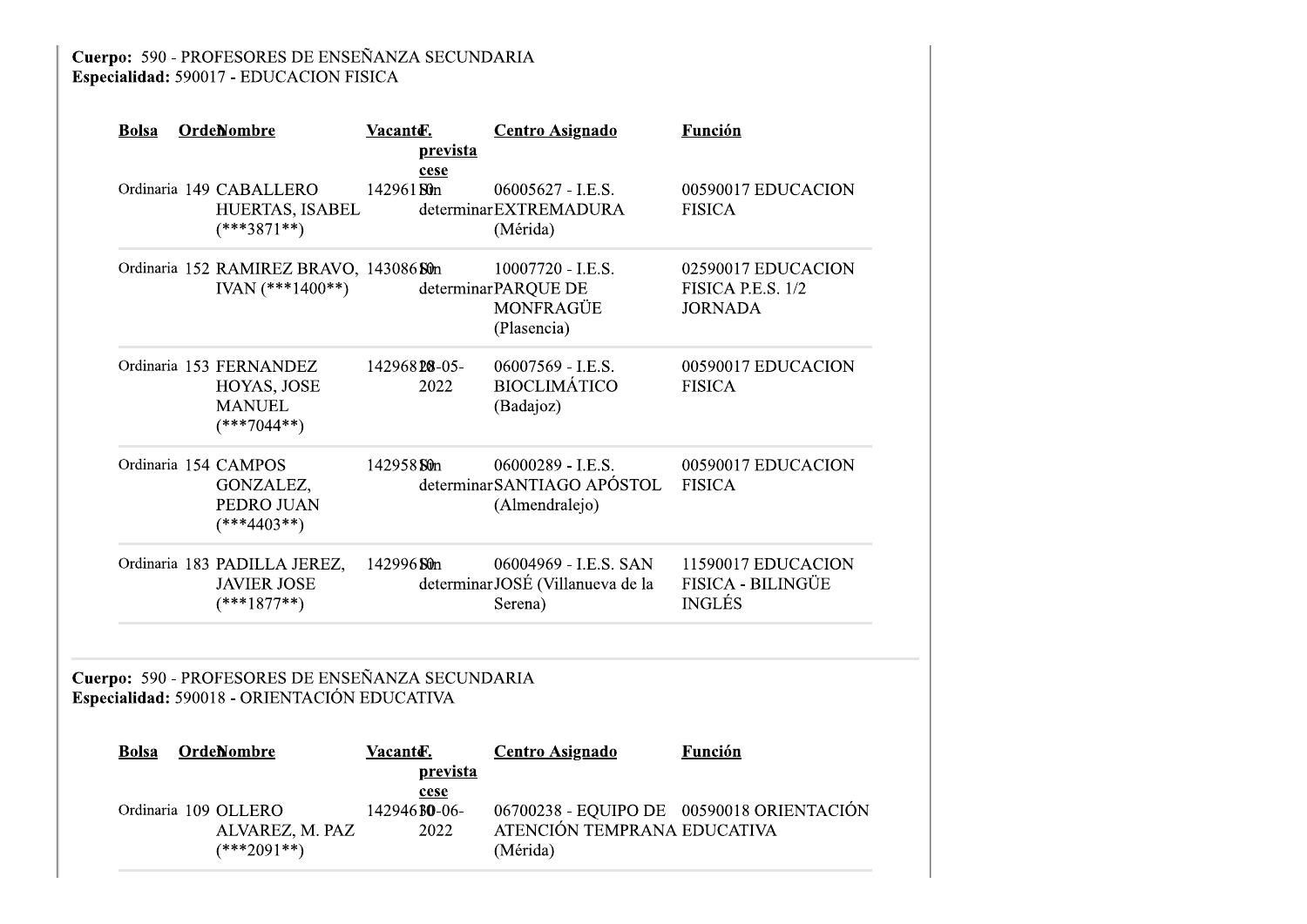|              | Ordinaria 112 MATILLA<br>COTRINA,<br><b>CRISTINA</b><br>$(***7478**)$                                    | 142999 Sûn                   | 06700068 - EQ.GRAL.<br>determinarORI.EDUCAT. Y<br>PSICOPEDAGÓGICA<br>(Almendralejo) | 00590018 ORIENTACIÓN<br><b>EDUCATIVA</b> |
|--------------|----------------------------------------------------------------------------------------------------------|------------------------------|-------------------------------------------------------------------------------------|------------------------------------------|
|              | Ordinaria 117 CASADO<br>DIESTRO, MARIA<br>$(***8559**)$                                                  | 142898 Sun                   | 06007764 - I.E.S.O.<br>determinarSIERRA LA MESTA<br>(Santa Amalia)                  | 00590018 ORIENTACIÓN<br><b>EDUCATIVA</b> |
|              | Cuerpo: 590 - PROFESORES DE ENSEÑANZA SECUNDARIA<br>Especialidad: 590019 - TECNOLOGIA                    |                              |                                                                                     |                                          |
| <b>Bolsa</b> | <b>OrdeNombre</b>                                                                                        | Vacante.<br>prevista<br>cese | <b>Centro Asignado</b>                                                              | <b>Función</b>                           |
|              | Ordinaria 99 AREVALO<br>MARTIN, MANUEL<br>$(***7985**)$                                                  | 14296720-02-<br>2022         | 06007041 - I.E.S.<br>ENRIQUE DÍEZ<br>CANEDO (Puebla de la<br>Calzada)               | 11590019 TECNOLOGIA<br>- BILINGÜE INGLÉS |
|              | Ordinaria 102 CANTONERO<br>VILLA,<br><b>FRANCISCO JOSE</b><br>$(***0167**)$                              | 143002 Sun                   | 06007569 - I.E.S.<br>determinarBIOCLIMÁTICO<br>(Badajoz)                            | 00590019 TECNOLOGIA                      |
|              | Cuerpo: 590 - PROFESORES DE ENSEÑANZA SECUNDARIA<br>Especialidad: 590108 - INTERVENCION SOCIOCOMUNITARIA |                              |                                                                                     |                                          |
| <b>Bolsa</b> | <b>OrdeNombre</b>                                                                                        | Vacante.<br>prevista<br>cese | <b>Centro Asignado</b>                                                              | <b>Función</b>                           |
|              | Ordinaria 32 SANCHEZ POZO,                                                                               | 143028 St0n                  | 06005111 - I.E.S.                                                                   | 00590108                                 |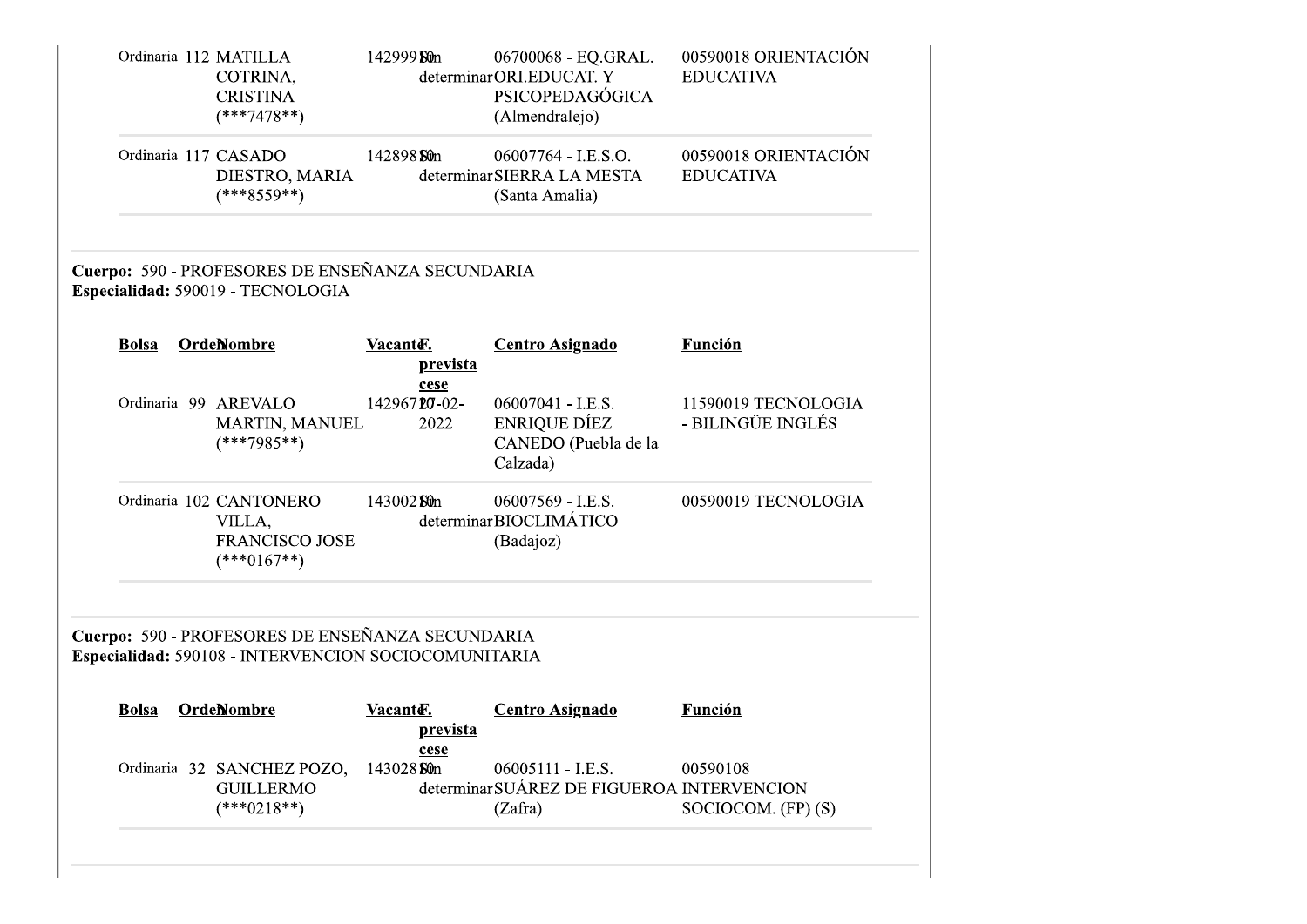# Cuerpo: 590 - PROFESORES DE ENSEÑANZA SECUNDARIA<br>Especialidad: 590110 - ORGANIZACION Y GESTION COMERCIAL

| <b>Bolsa</b>                      | OrdeNombre                                                                                                        | Vacantd.  | prevista<br>cese | <b>Centro Asignado</b>                                                          | Función                                                                  |
|-----------------------------------|-------------------------------------------------------------------------------------------------------------------|-----------|------------------|---------------------------------------------------------------------------------|--------------------------------------------------------------------------|
| Supletoria 15 PACHECO             | NARANJO,<br><b>BLANCA</b><br>$(***3582**)$                                                                        | 14295750m |                  | 06006851 - I.E.S.<br>determinarMAESTRO DOMINGO<br>CÁCERES (Badajoz)             | 00590110<br><b>ORGANIZACION Y</b><br><b>GESTION COMERCIAL</b><br>(FP)(S) |
|                                   | Cuerpo: 590 - PROFESORES DE ENSEÑANZA SECUNDARIA<br>Especialidad: 590125 - SISTEMAS ELECTROTECNICOS Y AUTOMATICOS |           |                  |                                                                                 |                                                                          |
| <b>Bolsa</b>                      | <b>OrdeNombre</b>                                                                                                 | Vacanter. | prevista<br>cese | <b>Centro Asignado</b>                                                          | <b>Función</b>                                                           |
| Extraordin <sub>204</sub> SANCHEZ | RODRIGUEZ, IVAN<br>$(***7863**)$                                                                                  | 14293950m |                  | 10000774 - I.E.S. JAVIER 02590125 SIST.<br>determinarGARCÍA TÉLLEZ<br>(Cáceres) | <b>ELECTROTECNICOS Y</b><br>AUTOM. (1/2 JORNADA)                         |
|                                   | Cuerpo: 591 - PROFESORES TÉC. DE FORMAC. PROFESIONAL<br>Especialidad: 591201 - COCINA Y PASTELERIA                |           |                  |                                                                                 |                                                                          |
| <b>Bolsa</b>                      | <b>OrdeNombre</b>                                                                                                 | Vacante.  | prevista<br>cese | <b>Centro Asignado</b>                                                          | <b>Función</b>                                                           |
|                                   | Supletoria 13 MOSTAZO LOPEZ, 14308980n<br>SOFIA $(***3762**)$                                                     |           |                  | 06007752 - I.E.S.O.<br>determinar VALDEMEDEL (Ribera<br>del Fresno)             | 00591201 COCINA Y<br>PASTELERIA (FP) (T)                                 |
|                                   | Cuerpo: 591 - PROFESORES TÉC. DE FORMAC. PROFESIONAL<br>Especialidad: 591206 - INSTALACIONES ELECTROTECNICAS      |           |                  |                                                                                 |                                                                          |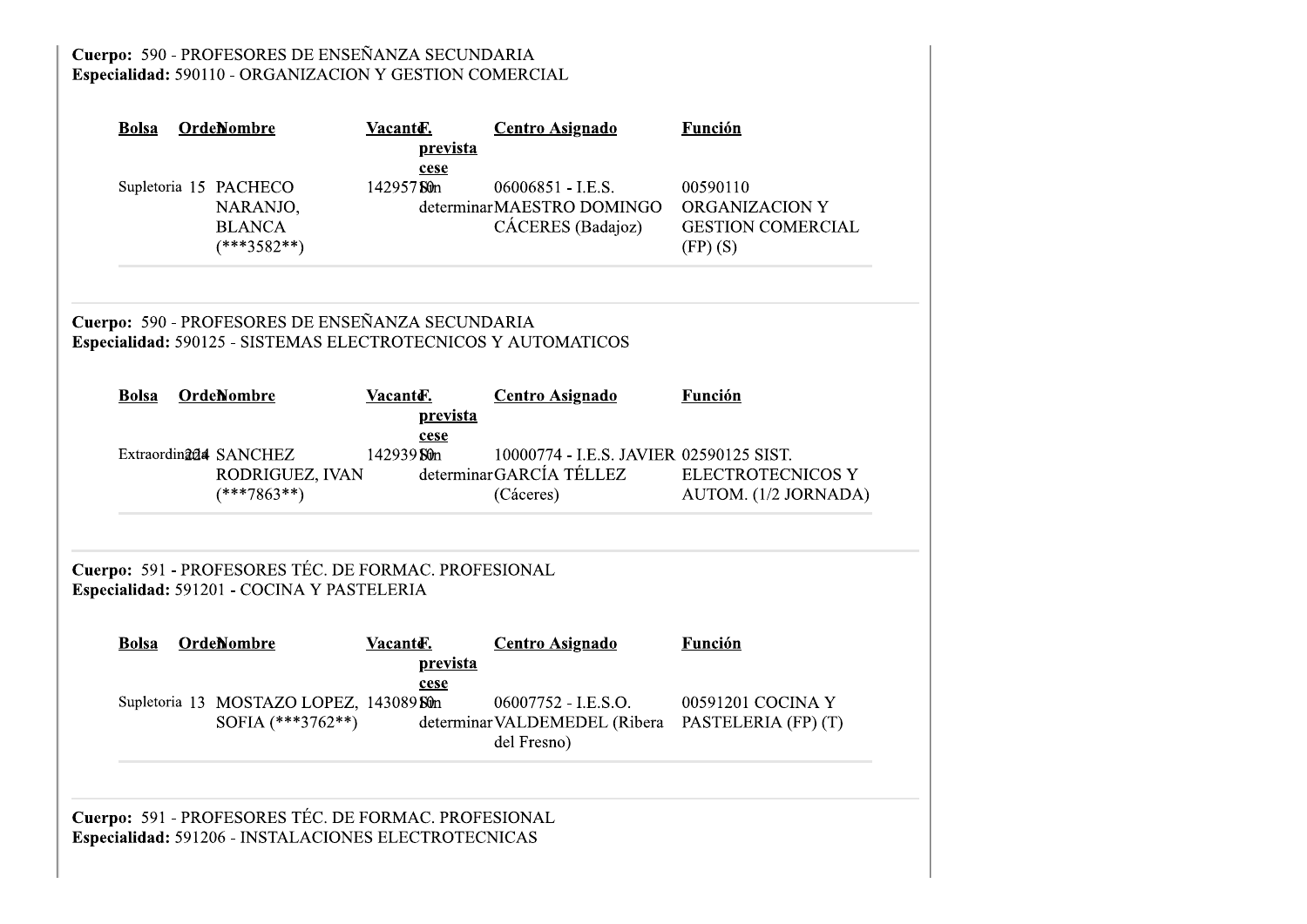|              | <b>Bolsa</b> | <b>OrdeNombre</b>                                                                                       | Vacanter.<br>prevista<br>cese | <b>Centro Asignado</b>                                                     | <b>Función</b>                                                             |
|--------------|--------------|---------------------------------------------------------------------------------------------------------|-------------------------------|----------------------------------------------------------------------------|----------------------------------------------------------------------------|
|              |              | Supletoria 10 MATOS<br>BORRACHERO,<br><b>FATIMA</b><br>$(***5723**)$                                    | 14273400-02-<br>2022          | 06011111 - I.E.S. DE<br><b>CASTUERA</b> (Castuera)                         | 00591206<br><b>INSTALACIONES</b><br><b>ELECTROTECNICAS</b><br>$(FP)$ $(T)$ |
|              |              | Cuerpo: 591 - PROFESORES TÉC. DE FORMAC. PROFESIONAL                                                    |                               | Especialidad: 591216 - OPERACIONES Y EQUIPOS PRODUCCIÓN AGRARIA            |                                                                            |
| <b>Bolsa</b> |              | <b>OrdeNombre</b>                                                                                       | Vacante.<br>prevista          | <b>Centro Asignado</b>                                                     | <b>Función</b>                                                             |
|              |              | Ordinaria 27 HERNANDEZ<br>FERNANDEZ, JOSE<br><b>IGNACIO</b><br>$(***5599**)$                            | cese<br>14289750m             | 06007740 - I.E.S.O.<br>determinar VICENTE FERRER (ParraOPERACIONES<br>(La) | 00591216<br><b>PRODUCCION</b><br>AGRARIA (FP) (T)                          |
|              |              | Cuerpo: 591 - PROFESORES TÉC. DE FORMAC. PROFESIONAL<br>Especialidad: 591221 - PROCESOS COMERCIALES     |                               |                                                                            |                                                                            |
|              |              | <b>Bolsa OrdeNombre</b>                                                                                 | <u>prevista</u>               | <b>Vacanto Exercicle Centro Asignado</b>                                   | <b>Función</b>                                                             |
|              |              | Supletoria 26 CONSIÑA<br>MARTINEZ,<br><b>MARIA LOURDES</b><br>$(***2737**)$                             | cese<br>142954 Sun            | 10007410 - I.E.S. ÁGORA 00591221 PROCESOS<br>determinar (Cáceres)          | COMERCIALES (FP) (T)                                                       |
|              |              | Cuerpo: 591 - PROFESORES TÉC. DE FORMAC. PROFESIONAL<br>Especialidad: 591225 - SERVICIOS A LA COMUNIDAD |                               |                                                                            |                                                                            |
|              |              | <b>OrdeNombre</b>                                                                                       | <b>Vacante</b>                |                                                                            |                                                                            |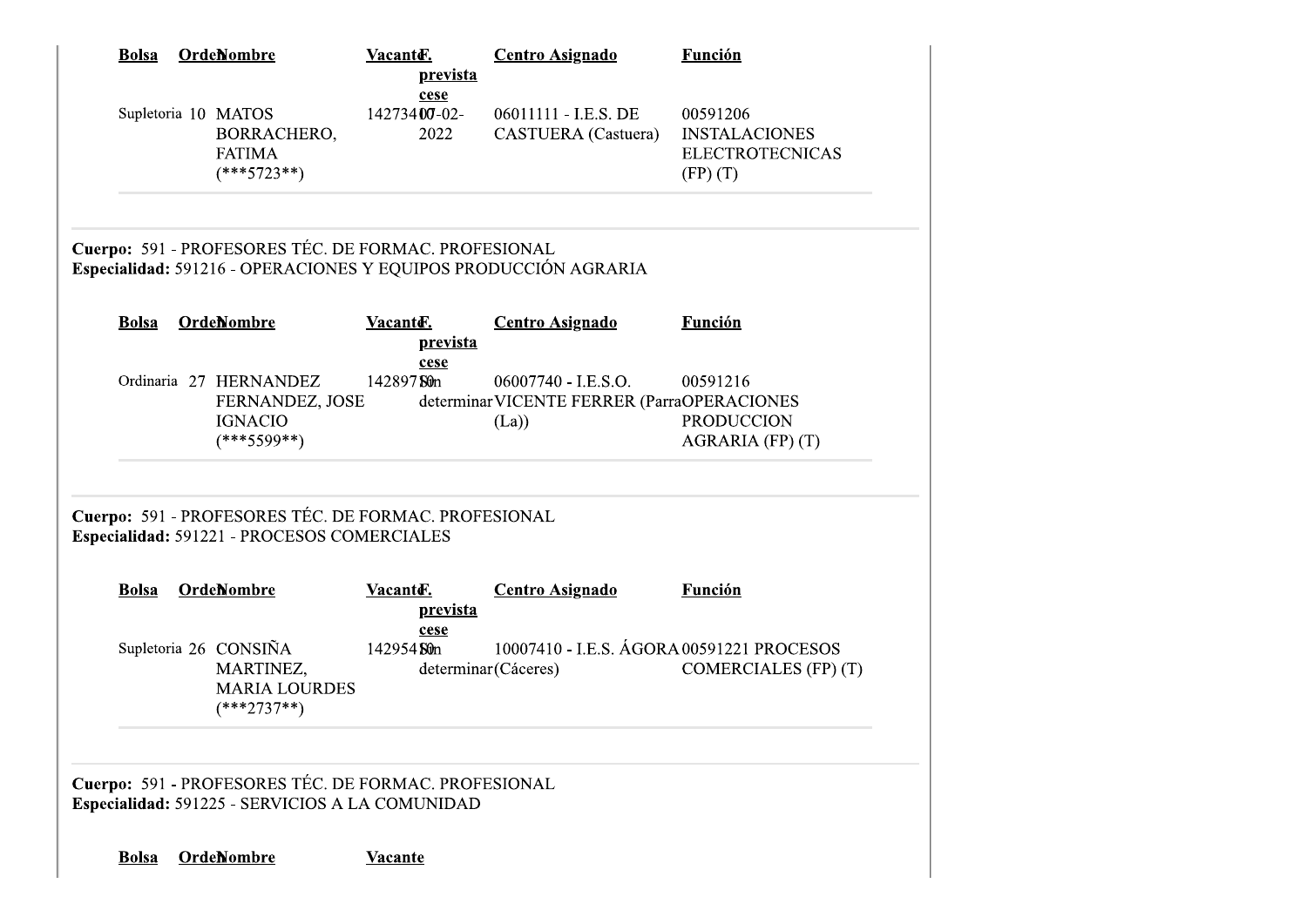| <u>F.</u><br>prevista | <b>Centro Asignado</b>                                                                                                 | <b>Función</b>                           |                                                                                                |                                                                   |
|-----------------------|------------------------------------------------------------------------------------------------------------------------|------------------------------------------|------------------------------------------------------------------------------------------------|-------------------------------------------------------------------|
| cese                  | Ordinaria 78 SANZ GRADOS,<br>ANA $(***5713**)$                                                                         | 142905 Sun                               | 06700214 - EQ.GRAL.<br>determinarORI.EDUCAT. Y<br>PSICOPEDAGÓGICA<br>(Jerez de los Caballeros) | 00591225 SERVICIOS A<br>LA COMUNIDAD (FP)<br>(T)                  |
|                       | Cuerpo: 591 - PROFESORES TÉC. DE FORMAC. PROFESIONAL<br>Especialidad: 591227 - SISTEMAS Y APLICACIONES INFORMÁTICAS    |                                          |                                                                                                |                                                                   |
| <b>Bolsa</b>          | <b>OrdeNombre</b>                                                                                                      | Vacante.<br><u>prevista</u><br>cese      | <b>Centro Asignado</b>                                                                         | <b>Función</b>                                                    |
|                       | Supletoria 20 SERRANO LEON,<br><b>ALBERTO</b><br>$(***6906**)$                                                         | 142590 Sun                               | 10006600 - I.E.S. VALLE 00591227 SISTEMAS Y<br>determinarDEL JERTE (Plasencia)                 | <b>APLIC. INFORMATICOS</b><br>$(FP)$ $(T)$                        |
|                       | Extraordin <sub>265</sub> CABAÑAS<br>SOLTERO,<br><b>ANTONIO</b><br>$(***7639**)$                                       | 143045 Sun                               | 06006504 - I.E.S.<br>determinar VIRGEN DE<br>SOTERRAÑO<br>(Barcarrota)                         | 00591227 SISTEMAS Y<br><b>APLIC. INFORMATICOS</b><br>$(FP)$ $(T)$ |
|                       | Cuerpo: 591 - PROFESORES TÉC. DE FORMAC. PROFESIONAL<br>Especialidad: 591229 - TÉCNICAS Y PROCEDIM. DE IMAGEN Y SONIDO |                                          |                                                                                                |                                                                   |
| <b>Bolsa</b>          | <b>OrdeNombre</b>                                                                                                      | Vacante.<br><u>prevista</u><br>cese      | <b>Centro Asignado</b>                                                                         | <b>Función</b>                                                    |
|                       |                                                                                                                        | Extraordinaria PARRA HERMOSA, 142960 Sûn | 06005627 - I.E.S.<br>determinarEXTREMADURA                                                     | 00591229 TEC. Y PROC.<br>DE IMAGEN Y SONIDO                       |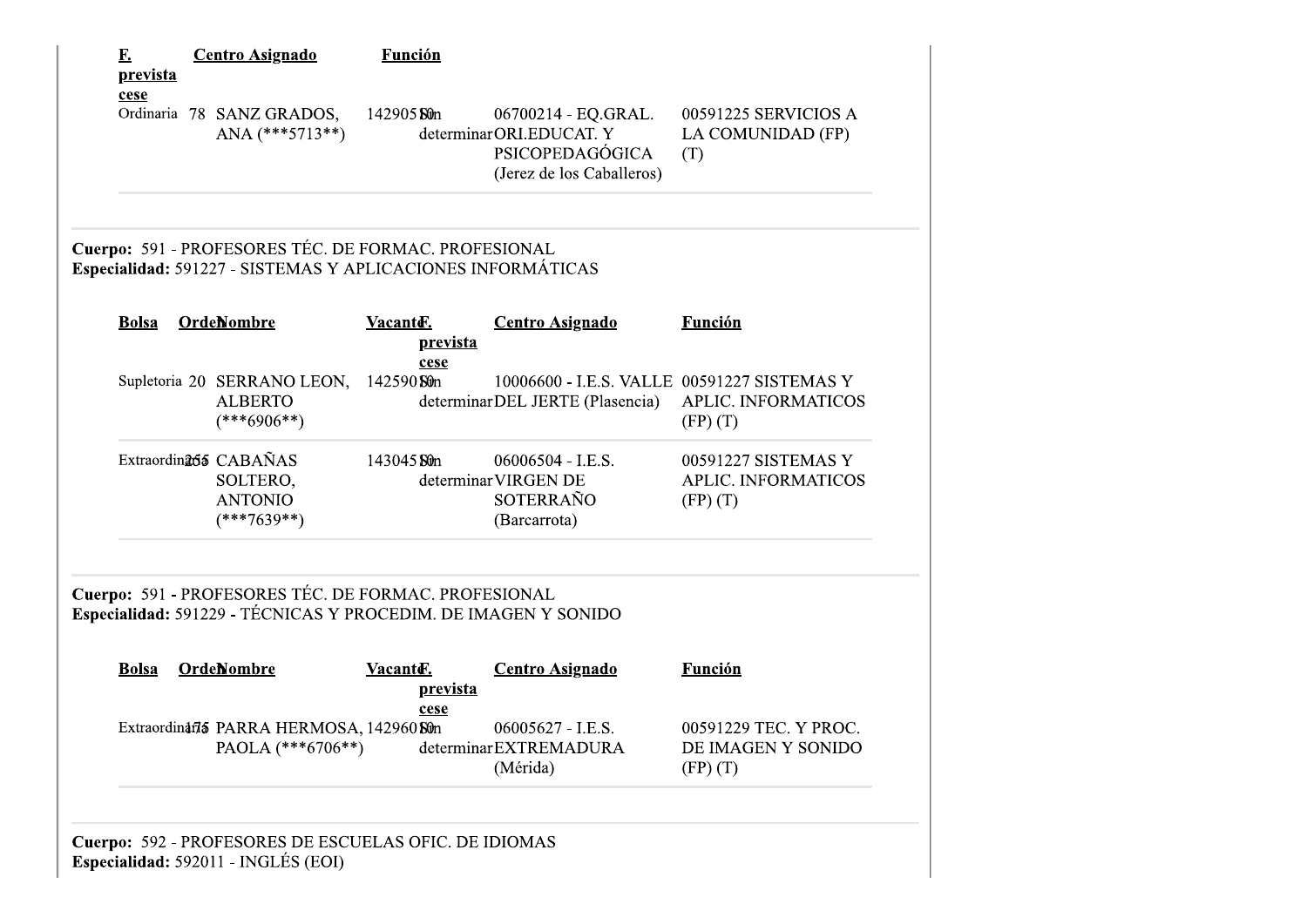| <b>Bolsa</b> |                                      | Vacanter.<br>prevista                                                                                                                                          | <b>Centro Asignado</b>                                                                                | <b>Función</b>                                                                                                                               |
|--------------|--------------------------------------|----------------------------------------------------------------------------------------------------------------------------------------------------------------|-------------------------------------------------------------------------------------------------------|----------------------------------------------------------------------------------------------------------------------------------------------|
|              | <b>MAILLO, MAR</b><br>$(***4425**)$  | 142952 Sun                                                                                                                                                     | 10007483 - E.O.I.                                                                                     | 00592011 INGLES (E.O.I)                                                                                                                      |
|              | <b>YOLANDA</b><br>$(***6692**)$      |                                                                                                                                                                | 10008505 - E.O.I.<br>MATA (Navalmoral de la<br>Mata)                                                  | 00592011 INGLES (E.O.I)                                                                                                                      |
|              |                                      |                                                                                                                                                                |                                                                                                       |                                                                                                                                              |
| <b>Bolsa</b> |                                      | Vacante.<br>prevista                                                                                                                                           | <b>Centro Asignado</b>                                                                                | <b>Función</b>                                                                                                                               |
|              | <b>JUAN ANTONIO</b><br>$(***4551**)$ | 143029 Sun                                                                                                                                                     | $06006127 -$<br>PROF. ESTEBAN<br>SANCHEZ (Mérida)                                                     | 00594423 PIANO<br>(CONSERVATORIO)                                                                                                            |
|              |                                      |                                                                                                                                                                |                                                                                                       |                                                                                                                                              |
| <b>Bolsa</b> |                                      | Vacanto-<br>prevista<br>cese                                                                                                                                   | <b>Centro Asignado</b>                                                                                | <b>Función</b>                                                                                                                               |
|              |                                      |                                                                                                                                                                |                                                                                                       |                                                                                                                                              |
|              |                                      | OrdeNombre<br>Supletoria 15 CORCHUELO<br>Especialidad: 594423 - PIANO<br><b>OrdeNombre</b><br>Supletoria 1 LORO ACEDO,<br>Cuerpo: 597 - MAESTROS<br>OrdeNombre | cese<br>Extraordinatía CASADO PAREJO, 143040 Sún<br>cese<br>Especialidad: 597031 - EDUCACIÓN INFANTIL | determinarCÁCERES (Cáceres)<br>determinarNAVALMORAL DE LA<br>Cuerpo: 594 - PROFESORES DE MÚSICA Y ARTES ESCÉNICAS<br>determinarCONSERVATORIO |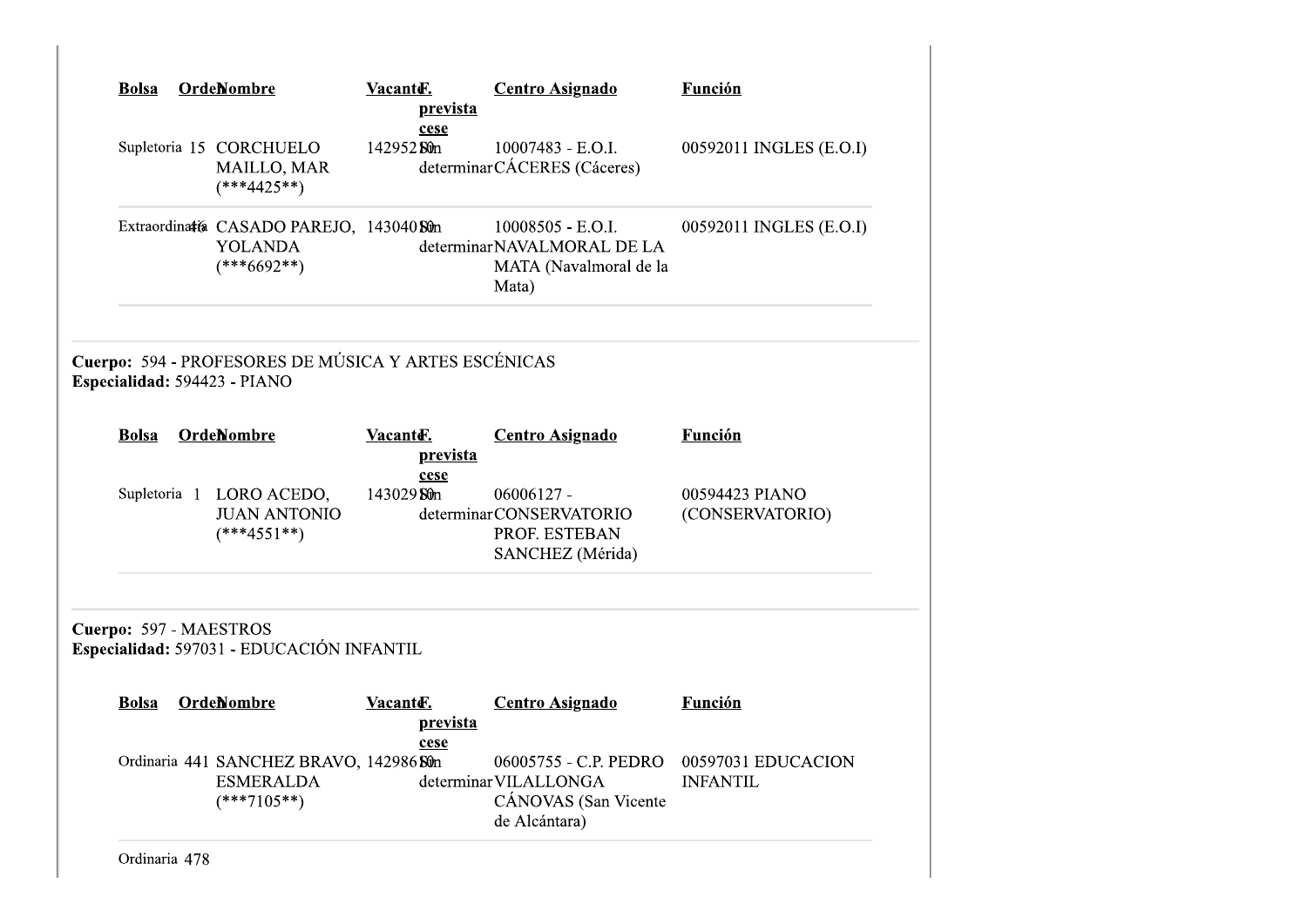| <b>LAGAR</b><br>GONZALEZ,<br><b>MARIA LUISA</b><br>$(***5822**)$ | 143065 Sun                                                                | 06011101 - C.P. EL<br>determinar RODEO (Jerez de los<br>Caballeros) |                                                                                          | 00597031 EDUCACION<br><b>INFANTIL</b> |                                       |
|------------------------------------------------------------------|---------------------------------------------------------------------------|---------------------------------------------------------------------|------------------------------------------------------------------------------------------|---------------------------------------|---------------------------------------|
|                                                                  | Ordinaria 481 SANCHEZ 142975 Sûn<br>ALVAREZ, JUANA<br>$M$ (***8922**)     |                                                                     | $06004477 - C.P.$<br>determinarINMACULADA<br><b>CONCEPCIÓN</b><br>(Torremejia)           |                                       | 00597031 EDUCACION<br><b>INFANTIL</b> |
|                                                                  | Ordinaria 490 CARNERERO<br>FERNANDEZ, M.<br>MAR $(***7331**)$             | 142872. <b>Sû</b> n                                                 | 10003386 - C.P. SAN<br>determinarLORENZO (Mata de<br>Alcántara)                          |                                       | 00597031 EDUCACION<br><b>INFANTIL</b> |
|                                                                  | Ordinaria 491 BOTE GONZALEZ, 142993 Sûn<br><b>ESTHER</b><br>$(***6401**)$ |                                                                     | 10008281 - C.R.A. RÍO<br>determinarTAJO (Saucedilla)                                     |                                       | 00597031 EDUCACION<br><b>INFANTIL</b> |
|                                                                  | Ordinaria 495 FERNANDEZ<br>RIVAS, ANA<br><b>ISABEL</b><br>$(***5369**)$   | 143100 Sun                                                          | 10008268 - C.R.A.<br>determinarQUERCUS<br>(Aldeacentenera)                               |                                       | 00597031 EDUCACION<br><b>INFANTIL</b> |
| Ordinaria 497 SANCHEZ                                            | CARDOSO, MARIA<br><b>DOLORES</b><br>$(***9529**)$                         | 142911 <b>St</b> <sup>n</sup>                                       | determinarFRANCISCO GINER DE INFANTIL<br>LOS RÍOS (Mérida)                               |                                       | 06003126 - C.P. 00597031 EDUCACION    |
| Ordinaria 500 ALVAREZ                                            | MORGADO, ANA<br>BELEN (***9730**)                                         | 14292280n                                                           | 06001968 - C.P.<br>determinarZURBARÁN (Don<br>Benito)                                    |                                       | 00597031 EDUCACION<br><b>INFANTIL</b> |
|                                                                  | Ordinaria 503 ORTA CRUZ, 142929 Sûn<br>NURIA $(***9011**)$                | determinar SRA. DE                                                  | 06001695 - C.P. NTRA<br>PIDRAESCRITA<br>(Campanario)                                     |                                       | 00597031 EDUCACION<br><b>INFANTIL</b> |
| Ordinaria 512 SANCHEZ                                            | MARTINEZ,<br><b>INMACULADA</b><br>$(***5579**)$                           | 142906 Sun                                                          | 06004271 - C.P.<br>determinar ALCALDE JUAN<br><b>BLANCO</b> (Santos de<br>Maimona (Los)) |                                       | 00597031 EDUCACION<br><b>INFANTIL</b> |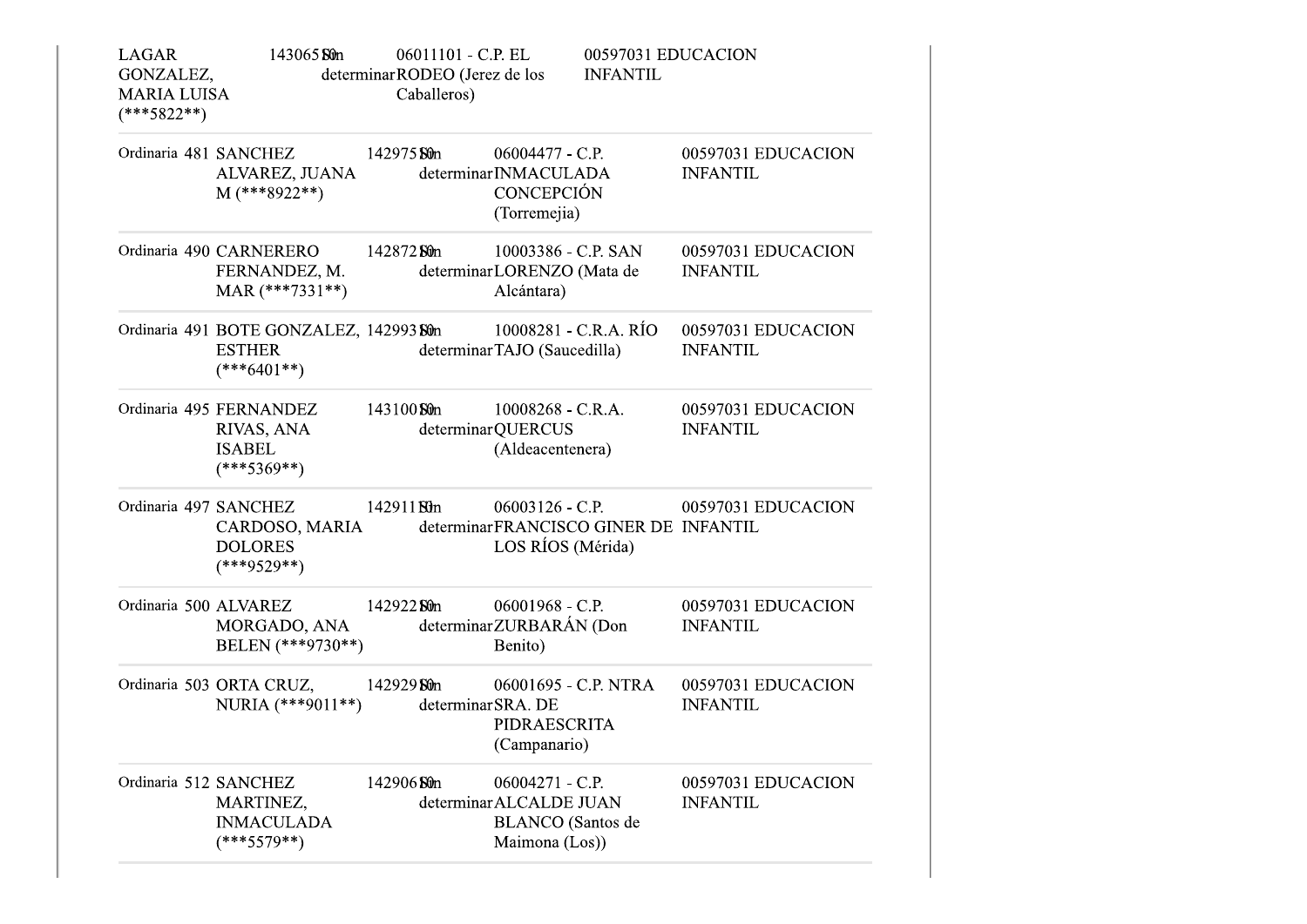|                         | Ordinaria 517 CABALLERO 142914 Sûn<br>PARRA, ANA<br>BELEN (***8635**)   |              |          | 06004064 - C.P. SANTA  00597031 EDUCACION<br>determinarLUCÍA (Puebla de Sancho INFANTIL<br>Pérez)           |                                             |
|-------------------------|-------------------------------------------------------------------------|--------------|----------|-------------------------------------------------------------------------------------------------------------|---------------------------------------------|
|                         | Ordinaria 518 GARCIA MORAN, 142899 Sûn<br>LYDIA $(***4856**)$           |              |          | 06002201 - C.P. NTRA. 00597031 EDUCACION<br>determinarSRA. DE GUADALUPE INFANTIL<br>(Vivares)               |                                             |
|                         | SONIA $(***6111**)$                                                     |              |          | Ordinaria 520 OBRERO LOZANO, 142948 Sûn 06012814 - C.E.I.P. Nº 28 11597031 EDUCACIÓN<br>determinar(Badajoz) | <b>INFANTIL - BILINGÜE</b><br><b>INGLÉS</b> |
|                         | Ordinaria 522 MORENO<br>MINUESA, M. JOSE<br>$(***5225**)$               | $14304180$ m |          | 06001521 - C.P. VIRGEN 00597031 EDUCACION<br>determinarDE LOS MILAGROS<br>(Bienvenida)                      | <b>INFANTIL</b>                             |
|                         | Ordinaria 524 ANTUNEZ<br>SALGADO,<br><b>ESTHER</b><br>$(***7229**)$     | 143020 Ston  |          | 06003552 - C.P. NTRA.<br>determinar SRA.DE LA<br>CONSOLACIÓN<br>(Monterrubio de la Serena)                  | 00597031 EDUCACION<br><b>INFANTIL</b>       |
|                         | Ordinaria 526 TORRES BERTOL, 142940 Sun<br>SILVIA $(***2979**)$         |              |          | 06002365 - C.P. SANTA 00597031 EDUCACION<br>determinarANA (Fuenlabrada de los INFANTIL<br>Montes)           |                                             |
|                         | Ordinaria 536 BERMEJO CALVO, 14309180m<br>LUCIA $(***6202**)$           |              |          | 10012223 - C.P. CASTRA 11597031 EDUCACIÓN<br>determinarCAECILIA (Cáceres)                                   | <b>INFANTIL - BILINGÜE</b><br><b>INGLÉS</b> |
| Cuerpo: 597 - MAESTROS  | Especialidad: 597032 - IDIOMA EXTRANJERO-INGLÉS                         |              |          |                                                                                                             |                                             |
| <b>Bolsa OrdeNombre</b> |                                                                         |              | prevista | VacanteE. Centro Asignado                                                                                   | Función                                     |
|                         | Ordinaria 264 HERNANDEZ<br>ROMERO,<br><b>GUADALUPE</b><br>$(***6700**)$ | 142942 Sun   | cese     | 06005731 - C.P. CERRO<br>determinarDE REYES (Badajoz)                                                       | 00597032 INGLES                             |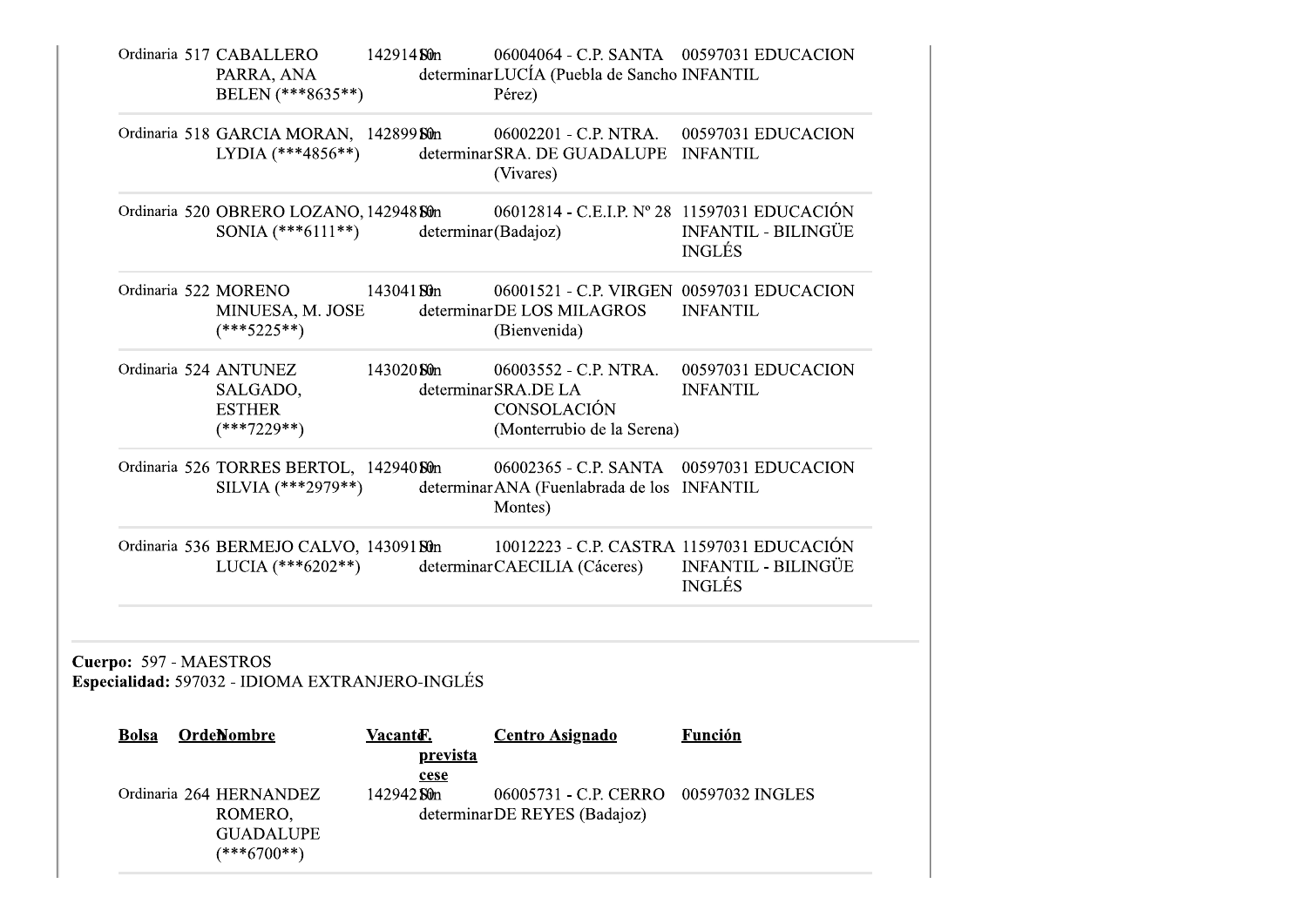|                       | Ordinaria 276 CRUZ ALVAREZ, 142932 Sûn<br><b>FERNANDA</b><br>$(***8007**)$      |             | 06000319 - C.P. JOSÉ DE 00597032 INGLES<br>determinarESPRONCEDA<br>(Almendralejo)           |                                      |
|-----------------------|---------------------------------------------------------------------------------|-------------|---------------------------------------------------------------------------------------------|--------------------------------------|
|                       | Ordinaria 286 DOMINGUEZ 143012 Sûn<br>LOPEZ, GLORIA M.<br>$(***8047**)$         |             | 06004271 - C.P.<br>determinar ALCALDE JUAN<br><b>BLANCO</b> (Santos de<br>Maimona (Los))    | 00597032 INGLES                      |
| Ordinaria 306 HERRERO | GRASSA, NEREA<br>$(***9142**)$                                                  |             | 143093 St0n 10004640 - C.P. SAN<br>determinarMIGUEL ARCANGEL<br>(Plasencia)                 | IT597032 INGLÉS<br><b>ITINERANTE</b> |
| Ordinaria 308 AUNION  | SANCHEZ, LAURA<br>$(***7005**)$                                                 | 142964 Sûn  | $06007119 - C.R.A.$<br>determinarGLORIA FUERTES<br>(Novelda del Guadiana)                   | 00597032 INGLES                      |
|                       | Ordinaria 310 RODRIGUEZ DEL 142933 Sûn<br>PINO, MARTA<br>$(***6351**)$          |             | 06000551 - C.P. SANTO 00597032 INGLES<br>determinarTOMÁS DE AQUINO<br>(Badajoz)             |                                      |
|                       | Ordinaria 315 LEON QUIROS, 142920 Sun<br><b>JUAN SEBASTIAN</b><br>$(***5482**)$ |             | 06004091 - C.P. VIRGEN 00597032 INGLES<br>determinarDE GUADALUPE<br>(Quintana de la Serena) |                                      |
| Ordinaria 317 CALEYA  | BALANZATEGUI,<br><b>CARMEN</b><br>$(***1410**)$                                 | 142988 St0n | 06006930 - C.R.A. LA<br>determinar ENCINA (Valdetorres)                                     | 00597032 INGLES                      |
|                       | Ordinaria 318 PULIDO BONILLA, 143079 Sûn                                        |             | 10004639 - C.P. INÉS<br>MARIA (***2759**) determinar SUÁREZ (Plasencia)                     | 00597032 INGLES                      |
| Ordinaria 319 MACIAS  | VALVERDE,<br><b>ANTONIO</b><br><b>EDUARDO</b><br>$(***9959**)$                  | 14303350m   | $06000472 - C.P.$<br>determinarGENERAL NAVARRO<br>(Badajoz)                                 | 00597032 INGLES                      |
|                       | Ordinaria 322 TAPIA MEJIAS,<br><b>ANGELA</b><br>$(***6600**)$                   | 142976 Sun  | 06003710 - C.P.<br>determinarMAESTRO PEDRO                                                  | 00597032 INGLES                      |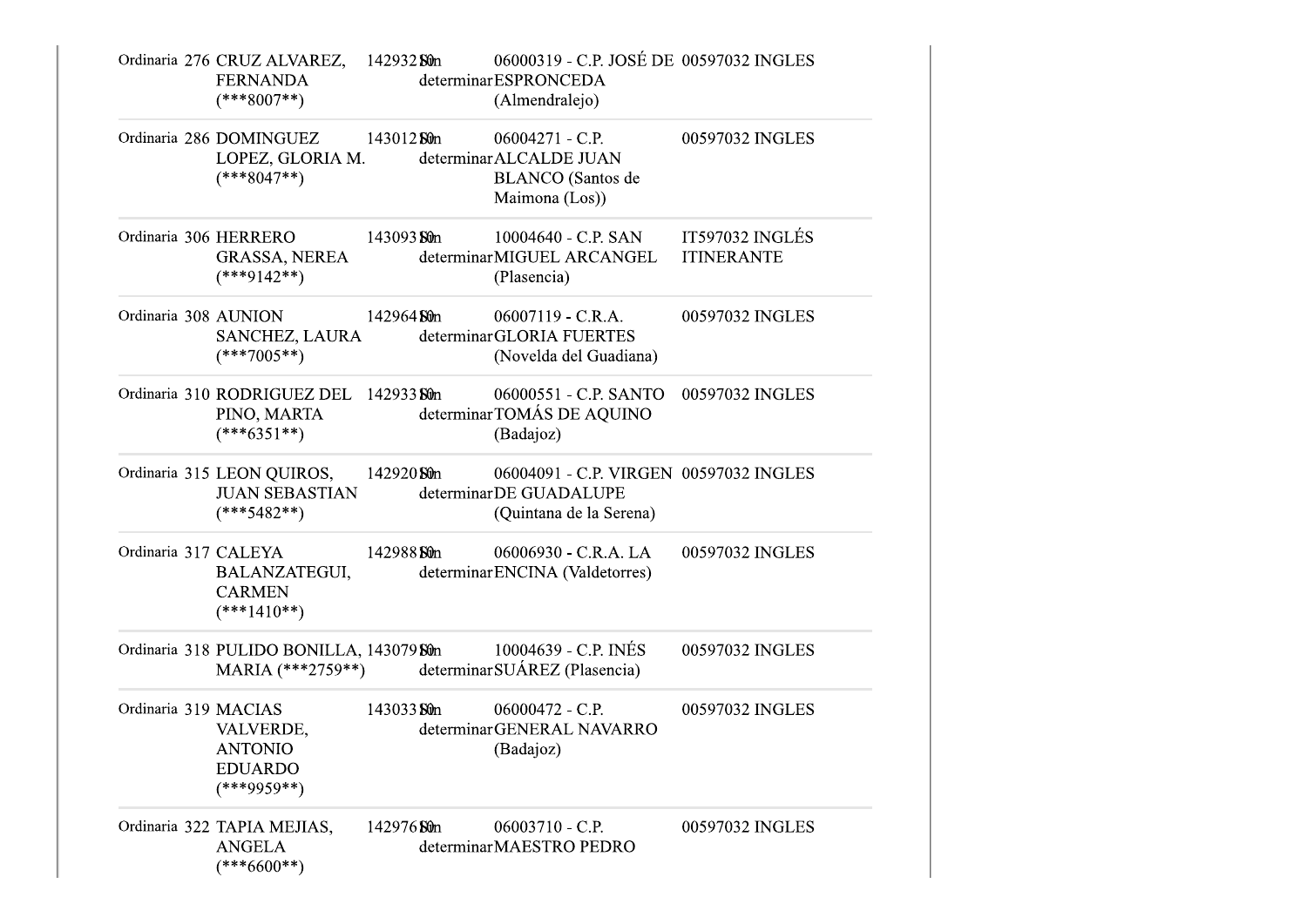|  | <b>OrdeNombre</b>                                                              | Vacanter.   | <u>prevista</u> | <b>Centro Asignado</b>                                                                                            | <b>Función</b>               |
|--|--------------------------------------------------------------------------------|-------------|-----------------|-------------------------------------------------------------------------------------------------------------------|------------------------------|
|  | Ordinaria 243 GOMEZ BENITEZ, 143010 Sûn<br><b>JUAN MANUEL</b><br>$(***5585**)$ |             | cese            | $06001208 - C.P.$<br>determinar ENRIQUE IGLESIAS<br>GARCÍA (Badajoz)                                              | 00597034 EDUCACION<br>FÍSICA |
|  | Ordinaria 244 GALLEGO<br>GUERRERO,<br>JORGE (***6708**)                        | 142972 Sun  |                 | 10000932 - C.P.<br>determinarDELICIAS (Cáceres)                                                                   | 00597034 EDUCACION<br>FÍSICA |
|  | Ordinaria 247 CORDERO<br>RIVERO, ALICIA<br>$(***7150**)$                       | 14307750m   |                 | 10007975 - C.R.A. TAJO- 00597034 EDUCACION<br>determinar SEVER (Santiago de<br>Alcántara)                         | FÍSICA                       |
|  | Ordinaria 257 ALVAREZ TORRES, 142981 Sun<br>RUBEN (***7504**)                  |             |                 | 06000022 - C.P. CARMENIT597034 EDUCACIÓN<br>determinarGONZÁLEZ GUERREROFÍSICA ITINERANTE<br>(Guadalperales (Los)) |                              |
|  | Ordinaria 264 ZAMBRANO<br><b>GONZALEZ, JOSE</b><br>MARIA (***5344**)           | 143046 Ston |                 | 10005565 - C.P. VIRGEN 00597034 EDUCACION<br>determinarDE MONFRAGÜE<br>(Torrejón el Rubio)                        | FÍSICA                       |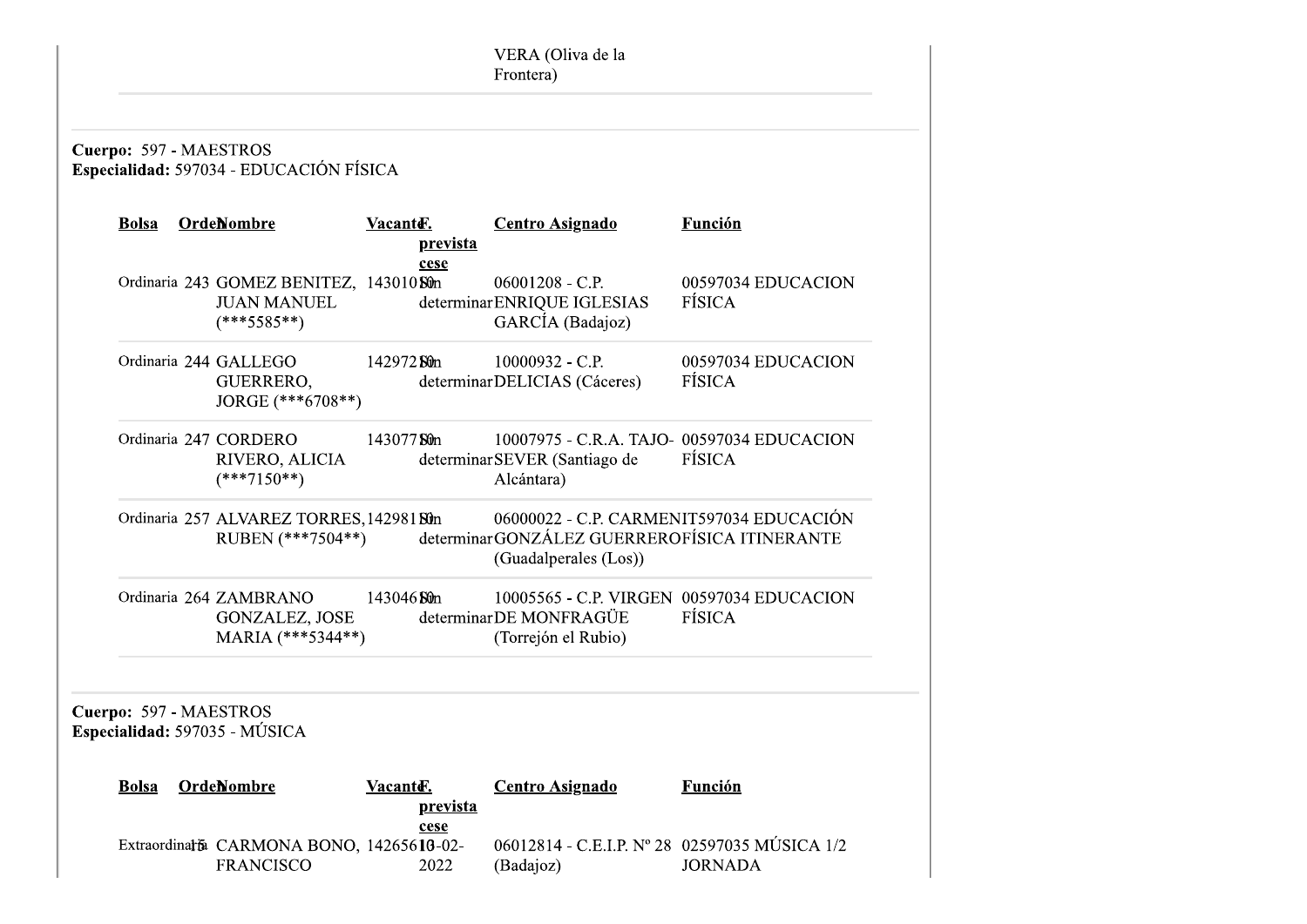|                                        | JAVIER (***4074**)                                                      |             |          |                                                                                                      |                                                               |  |  |  |  |
|----------------------------------------|-------------------------------------------------------------------------|-------------|----------|------------------------------------------------------------------------------------------------------|---------------------------------------------------------------|--|--|--|--|
|                                        | Extraordina∈ DOMINGUEZ<br>LOPEZ, ANGELA<br>$(***5147**)$                | 143064 Ston |          | 10007859 - C.R.A. LOS IT597035 MÚSICA<br>determinarCUATRO LUGARES<br>(Talavan)                       | <b>ITINERANTE</b>                                             |  |  |  |  |
|                                        | Extraordination FERNANDEZ<br>MOLINA,<br><b>YOLANDA</b><br>$(***1282**)$ | 143095 St0n |          | 10003556 - C.P. VIRGEN IT597035 MÚSICA<br>determinarDEL CARMEN (Mohedas ITINERANTE<br>de Granadilla) |                                                               |  |  |  |  |
| Cuerpo: 597 - MAESTROS<br><b>Bolsa</b> | Especialidad: 597036 - PEDAGOGÍA TERAPÉUTICA<br><b>OrdeNombre</b>       | Vacante.    | prevista | <b>Centro Asignado</b>                                                                               | <b>Función</b>                                                |  |  |  |  |
|                                        | Ordinaria 189 PEREZ REYES,<br><b>ANA ISABEL</b><br>$(***8669**)$        | 142923 St0n | cese     | $06003114 - C.P.$<br>determinar TRAJANO (Mérida)                                                     | 00597036 PEDAGOGIA<br><b>TERAPEUTICA</b>                      |  |  |  |  |
|                                        | Ordinaria 215 GUERRERO<br>ALVAREZ, M.<br><b>JOSEFA</b><br>$(***6606**)$ | 143090 Sun  |          | 10007859 - C.R.A. LOS<br>determinarCUATRO LUGARES<br>(Talavan)                                       | IT597036 PEDAGOGIA<br><b>TERAPEÚTICA</b><br><b>ITINERANTE</b> |  |  |  |  |
|                                        | Ordinaria 280 FUENTES GARCIA, 143055 Sûn<br>GEMA $(***1743**)$          |             |          | 10007094 - C.P. LAS<br>determinar AMÉRICAS (Trujillo)                                                | 00597036 PEDAGOGIA<br><b>TERAPEUTICA</b>                      |  |  |  |  |
|                                        | Ordinaria 284 LOPEZ ZAJARA,<br><b>VANESA</b><br>$(***4186**)$           | 142826 St0n |          | 10003261 - C.P. EL<br>determinar VETÓN (Majadas)                                                     | 00597036 PEDAGOGIA<br><b>TERAPEUTICA</b>                      |  |  |  |  |
|                                        | Ordinaria 301 HERMOSEL<br>PORRAS, LEONOR<br>$(***6891**)$               | 14309750m   |          | 10003192 - C.P. SANTA<br>determinarFLORENTINA (Madrigal TERAPEÚTICA<br>de la Vera)                   | IT597036 PEDAGOGIA<br><b>ITINERANTE</b>                       |  |  |  |  |
|                                        | Ordinaria 303 MORENO ARIAS,<br><b>GLORIA</b>                            | 142793 St0n |          | 10003209 - C.P.<br>determinarFERNANDO EL                                                             | L2597036 PEDAGOGÍA<br>TERAPÉUTICA 1/2                         |  |  |  |  |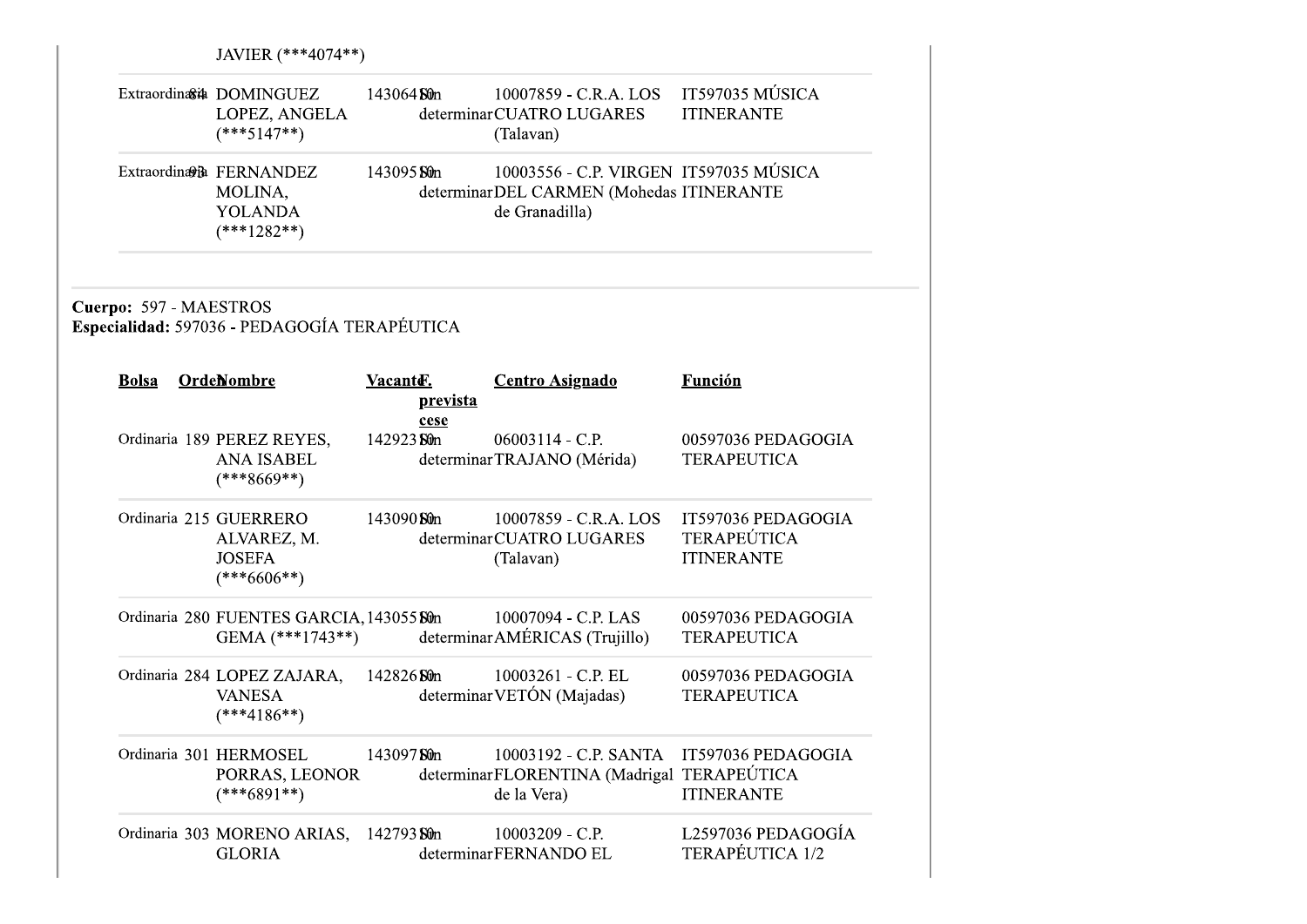|                                        | $(***7641**)$                                                                     |            |                  | CATÓLICO (Madrigalejo) (PROA PLUS)                                                             |                                                               |  |
|----------------------------------------|-----------------------------------------------------------------------------------|------------|------------------|------------------------------------------------------------------------------------------------|---------------------------------------------------------------|--|
|                                        | Ordinaria 337 DOMINGUEZ<br>GONZALEZ,<br><b>BEATRIZ</b><br>$(***6715**)$           | 143094 Sûn |                  | $10000786 - I.E.S.$<br>determinar VIRGEN DE<br><b>GUADALUPE</b> (Cáceres)                      | 02597060 PED.<br>TERAPÉUTICA 1/2 JOR.                         |  |
|                                        | Ordinaria 338 GONZALEZ<br>ROMERO,<br><b>LORENZO</b><br>$(***6107**)$              | 14305250m  |                  | 10007872 - C.R.A.<br>determinar VALDELAZOR<br>(Nuñomoral)                                      | IT597036 PEDAGOGIA<br><b>TERAPEÚTICA</b><br><b>ITINERANTE</b> |  |
| Cuerpo: 597 - MAESTROS<br><b>Bolsa</b> | Especialidad: 597037 - AUDICIÓN Y LENGUAJE<br><b>OrdeNombre</b>                   | Vacante.   |                  | <b>Centro Asignado</b>                                                                         | <b>Función</b>                                                |  |
|                                        | Ordinaria 120 LOPEZ OJEDA,<br><b>MARINA</b><br>$(***7651**)$                      | 143013 Sûn | prevista<br>cese | 06004398 - C.P. SAN<br>determinarJOSÉ (Talavera la Real)                                       | 00597037 AUDICION Y<br><b>LENGUAJE</b>                        |  |
|                                        | Ordinaria 205 MARQUEZ SILVA, 14293180m<br>SILVIA (***5356**)                      |            |                  | $06006528 - I.E.S.$<br>determinarBENAZAIRE (Herrera del LENGUAJE<br>Duque)                     | 00597061 AUDICION Y                                           |  |
|                                        | Ordinaria 206 LA CRUZ TRIGO, 143069 Sûn<br><b>MARIA ELENA DE</b><br>$(***5589**)$ |            |                  | 06004477 - C.P.<br>determinarINMACULADA<br><b>CONCEPCIÓN</b><br>(Torremejia)                   | IT597037 AUDICIÓN Y<br><b>LENGUAJE</b><br><b>ITINERANTE</b>   |  |
|                                        | Ordinaria 208 GUERRERO DIAZ, 143088 Sûn<br><b>RAQUEL</b><br>$(***9994**)$         |            |                  | 10000181 - C.P. DOCTOR L2597037 AUDICION Y<br>determinarHUERTAS (Alcuescar) LENGUAJE 1/2 (PROA | PLUS)                                                         |  |
|                                        | Ordinaria 210 SANCHEZ<br>HORMIGO, M.<br>MAR (***7998**)                           | 14291750m  |                  | 06002158 - C.P. NTRA.<br>determinar SRA. DE LA SOLEDAD<br>(Gargaligas)                         | IT597037 AUDICIÓN Y<br><b>LENGUAJE</b><br><b>ITINERANTE</b>   |  |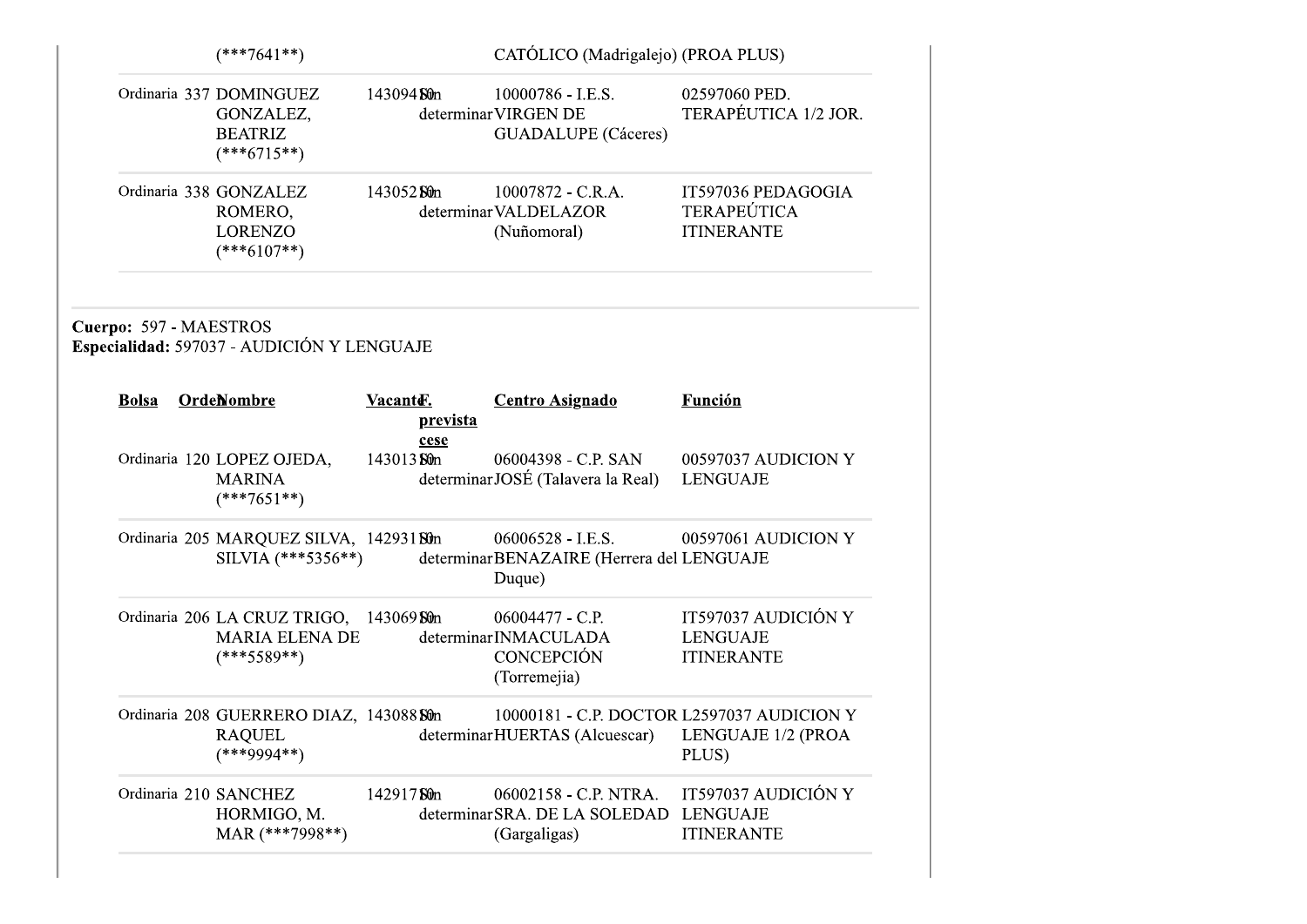# Cuerpo: 597 - MAESTROS<br>Especialidad: 597038 - EDUCACIÓN PRIMARIA

| <b>Bolsa</b>        | <b>OrdeNombre</b>                                                               | Vacante.<br><u>prevista</u>  | <b>Centro Asignado</b>                                                      | <b>Función</b>    |
|---------------------|---------------------------------------------------------------------------------|------------------------------|-----------------------------------------------------------------------------|-------------------|
|                     | Ordinaria 455 DIAZ VICENTE,<br><b>CRISTINA</b><br>$(***1155**)$                 | cese<br>14272728-01-<br>2022 | 10012314 - C.P. LAS<br>ERAS (Malpartida de<br>Plasencia)                    | 00597038 PRIMARIA |
| Ordinaria 629 TRIGO | RODRIGUEZ,<br>ALICIA (***8487**)                                                | 14291680m                    | 06002377 - C.P.<br>determinarFRANCISCO DE<br>ZURBARÁN (Fuente de<br>Cantos) | 00597038 PRIMARIA |
|                     | Ordinaria 640 CILLAN MORENO, 142524 BO-06-<br><b>JUAN LUIS</b><br>$(***7929**)$ | 2022                         | 06000691 - C.P. SANTA<br>MARINA (Badajoz)                                   | 00597038 PRIMARIA |
|                     | Ordinaria 665 MORCILLO<br>SANCHEZ,<br><b>LETICIA</b><br>$(***6234**)$           | 142926 Sun                   | $06001993 - C.P.$<br>determinarFRANCISCO VALDÉS<br>(Don Benito)             | 00597038 PRIMARIA |
|                     | Ordinaria 677 FERNANDEZ<br>VALVERDE, ROCIO<br>$(***6029**)$                     | 142913 <b>BO-06-</b><br>2022 | 06001543 - C.P. NTRA.<br><b>SRA. DE GUADALUPE</b><br>(Burguillos del Cerro) | 00597038 PRIMARIA |
|                     | Ordinaria 689 CHARCO RAMOS, 142918 Sûn<br><b>PATRICIA</b><br>$(***8083**)$      |                              | 06005640 - C.P. SAN<br>determinarFERNANDO (Badajoz)                         | 00597038 PRIMARIA |
|                     | Ordinaria 696 GIL NAVARRO,<br><b>PATRICIA</b><br>$(***8011**)$                  | 142934 Ston                  | 06004994 - C.P.<br>determinar SANTIAGO APÓSTOL<br>(Villanueva de la Serena) | 00597038 PRIMARIA |
|                     | Ordinaria 699 MONTERO SILOS, 142928 Sûn<br>SILVIA $(***8175**)$                 |                              | 06005861 - C.P. CRUZ<br>determinarDEL RÍO (Villanueva de la<br>Serena)      | 00597038 PRIMARIA |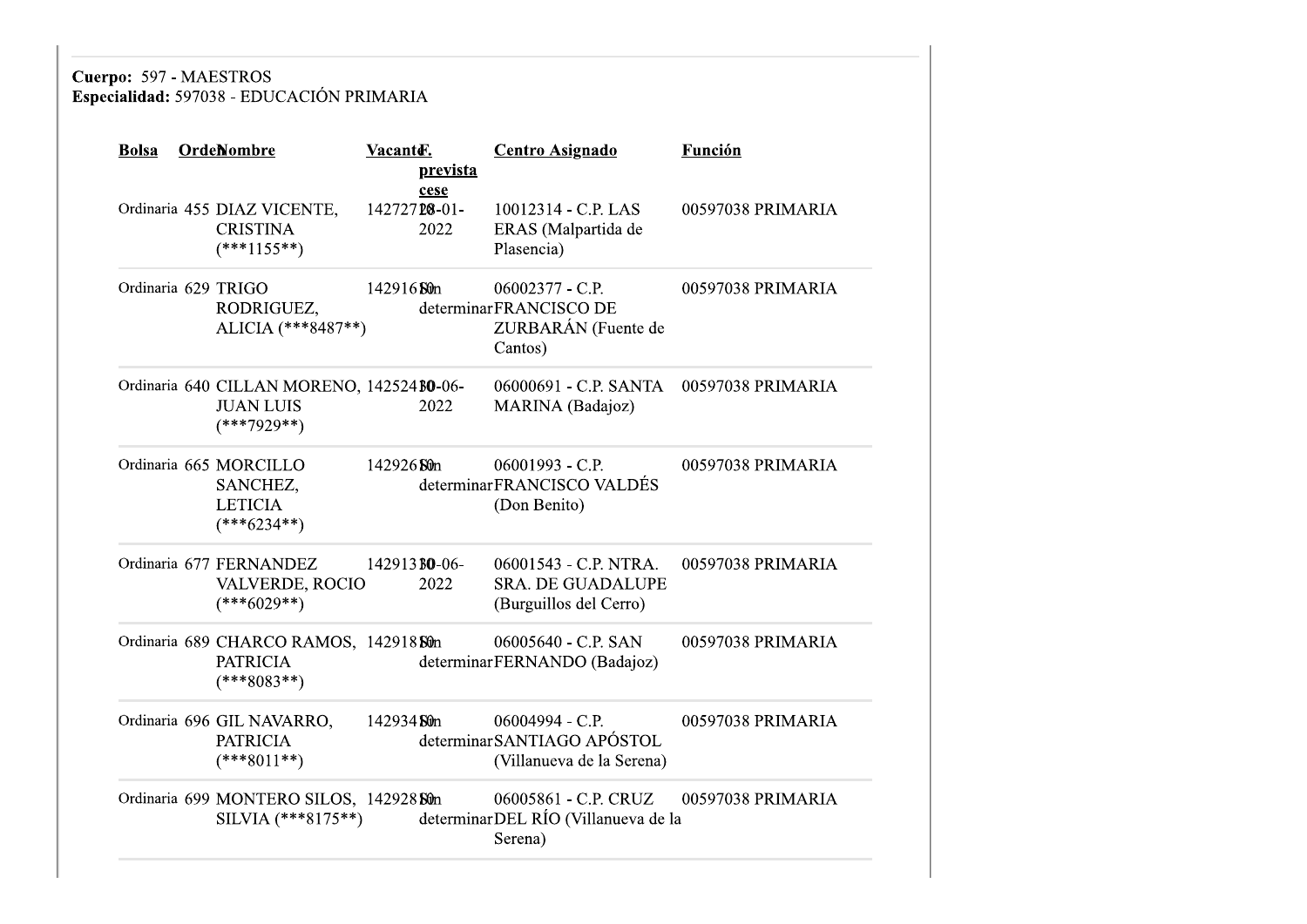|  | Ordinaria 704 ANTUNEZ<br>CORDERO, OSCAR<br><b>MANUEL</b><br>$(***5993**)$                    | 14308750m   | 10001468 - C.P. SANTA 00597038 PRIMARIA<br>determinarMARINA (Cañaveral)                       |                   |
|--|----------------------------------------------------------------------------------------------|-------------|-----------------------------------------------------------------------------------------------|-------------------|
|  | Ordinaria 705 VAZQUEZ<br>MATITO, EMMA<br>$(***9008**)$                                       | 143092 Sûn  | 10003878 - C.P. CAMPO 00597038 PRIMARIA<br>determinar ARAÑUELO (Navalmoral<br>de la Mata)     |                   |
|  | Ordinaria 706 RODRIGUEZ<br><b>BUROT, JAIME</b><br>$(***8946**)$                              | 142995 St0n | 10000610 - C.P. EL<br>determinarBROCENSE (Brozas)                                             | 00597038 PRIMARIA |
|  | Ordinaria 707 CASARES BRAVO, 143098 80n 10008001 - C.R.A.<br><b>ALBERTO</b><br>$(***5639**)$ |             | determinar VALLE DE ALAGÓN<br>(Alagón del Río)                                                | 00597038 PRIMARIA |
|  | Ordinaria 711 SALGADO<br>SANCHEZ,<br><b>SANDRA</b><br>$(***6865**)$                          | 14309950m   | $10003660$ - C.P.<br>determinar SEBASTIÁN MARTÍN<br>(Montehermoso)                            | 00597038 PRIMARIA |
|  | Ordinaria 716 URBANO<br>MONTESINO,<br><b>ABRAHAM</b><br>$(***9733**)$                        | 14302250m   | 06001816 - C.P. PEDRO 00597038 PRIMARIA<br>determinarDE VALDIVIA (Castuera)                   |                   |
|  | Ordinaria 718 HERMOSO<br>FLORES, M. LUISA<br>$(***8251**)$                                   | 143008 St0n | 06001816 - C.P. PEDRO 00597038 PRIMARIA<br>determinarDE VALDIVIA (Castuera)                   |                   |
|  | Ordinaria 719 ESPEJO MORENO, 14298780n<br><b>JOSE MARIA</b><br>$(***9088**)$                 |             | 10003143 - C.P. NTRA.<br>determinarSRA. DEL CONSUELO<br>(Logrosán)                            | 00597038 PRIMARIA |
|  | Ordinaria 746 MORALES<br>CARRETERO,<br>GEMA $(***6956**)$                                    | 14307180m   | 06001816 - C.P. PEDRO 11597038 PRIMARIA -<br>determinarDE VALDIVIA (Castuera) BILINGÜE INGLÉS |                   |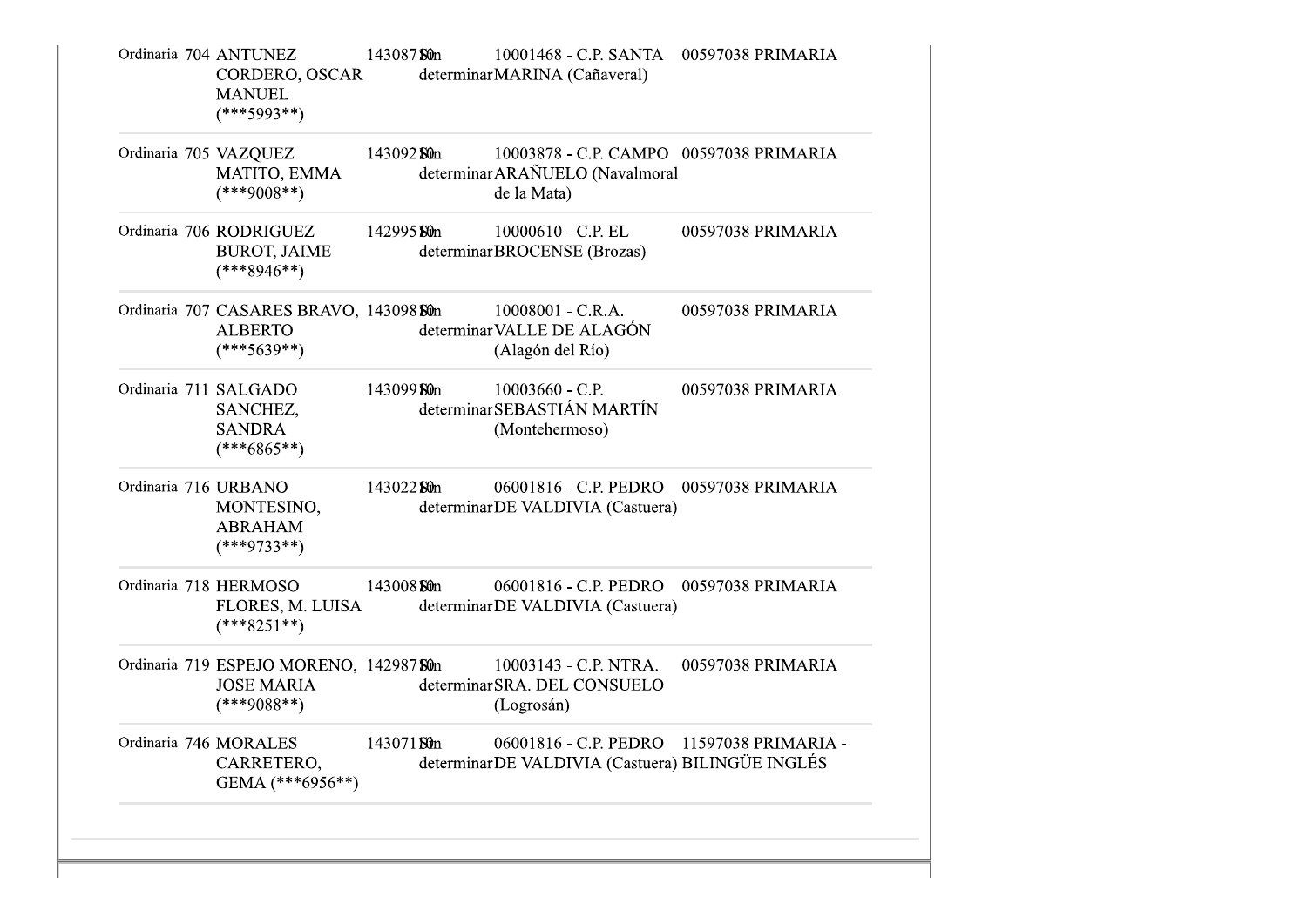| Vacante Función<br>14308010 00590006-MATEMATICAS                                        | <b>Centro</b><br>I.E.S. LUIS DE MORALES (Arroyo<br>de la Luz)  |
|-----------------------------------------------------------------------------------------|----------------------------------------------------------------|
| 14290210 00597038-PRIMARIA<br>14304410 00590005-GEOGRAFIA E<br><b>HISTORIA</b>          | C.P. CERRO DE REYES (Badajoz)<br>I.E.S. DE CASTUERA (Castuera) |
| 14309610 00597032-INGLES                                                                | C.P. NTRA. SRA. DE LA<br>MONTAÑA (Cáceres)                     |
| 14294910 02590103-ASESORIA Y PROC. IM. I.E.S. VIRGEN DE GUADALUPE<br>PERSONAL (1/2 JOR) | (Cáceres)                                                      |
| 14272010 00597038-PRIMARIA                                                              | C.P. NTRA. SRA. DEL PILAR (Don<br>Benito)                      |
| 14308110 00597034-EDUCACION FÍSICA                                                      | C.P. VIRGEN DE BARBAÑO<br>(Montijo)                            |
| 14276310 00597034-EDUCACION FÍSICA                                                      | C.P. REYES HUERTAS (Puebla de la<br>Reina)                     |
| 14301510 00597035-MUSICA                                                                | C.P. SAN JOSÉ (Talavera la Real)                               |

14301510 00597035-MUSICA C.P. SAN JOSÉ (Talavera<br> **NOTA INFORMATIVA**<br>
Ponemos en vuestro conocimiento que, durante el proceso de adjudicación de plazz<br>
han sido incorporadas como candidatas una vez ha sido verificado fehac **NOTA INFORMATIVA**<br>
Ponemos en vuestro conocimiento que, durante el proceso de adjudicación de plazas y sustitucio<br>
han sido incorporadas como candidatas una vez ha sido verificado fehacientemente que cumplen<br>
establecidos **NOTA INFORMATIVA**<br>
Ponemos en vuestro conocimiento que, durant<br>
han sido incorporadas como candidatas una ve<br>
establecidos para formar parte de la presente c<br> **DNI**<br> **INICIALES**<br>
\*\*\*4551\*\*LAJA